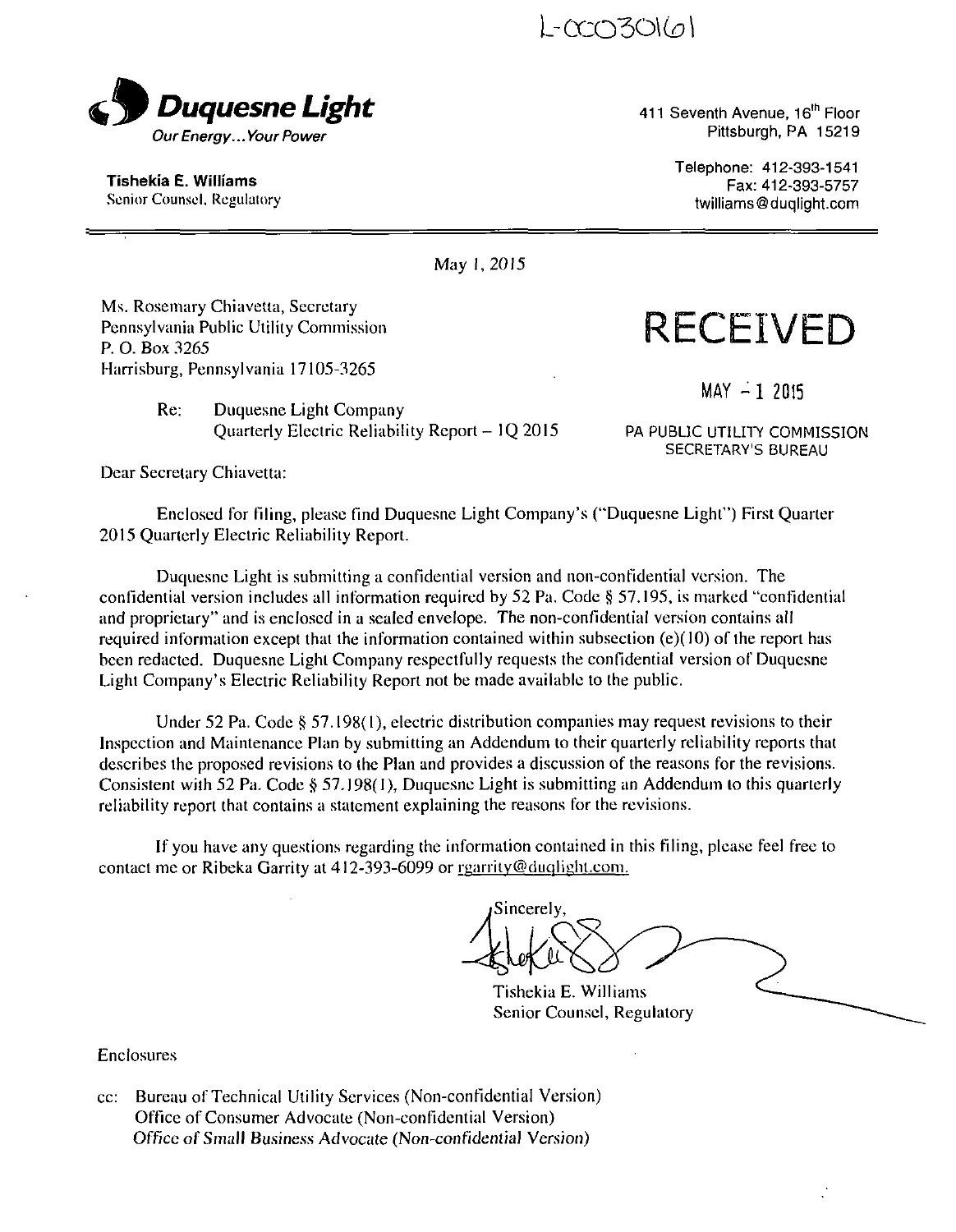



 $MAY - 1$  2015

PA PUBLIC UTILITY COMMISSION SECRETARY'S BUREAU

# **Duquesne Light Company First Quarter 2015 Electric Reliability Report to the**   $\ddot{\phantom{1}}$ **Pennsylvania Public Utility Commission**

May 1,2015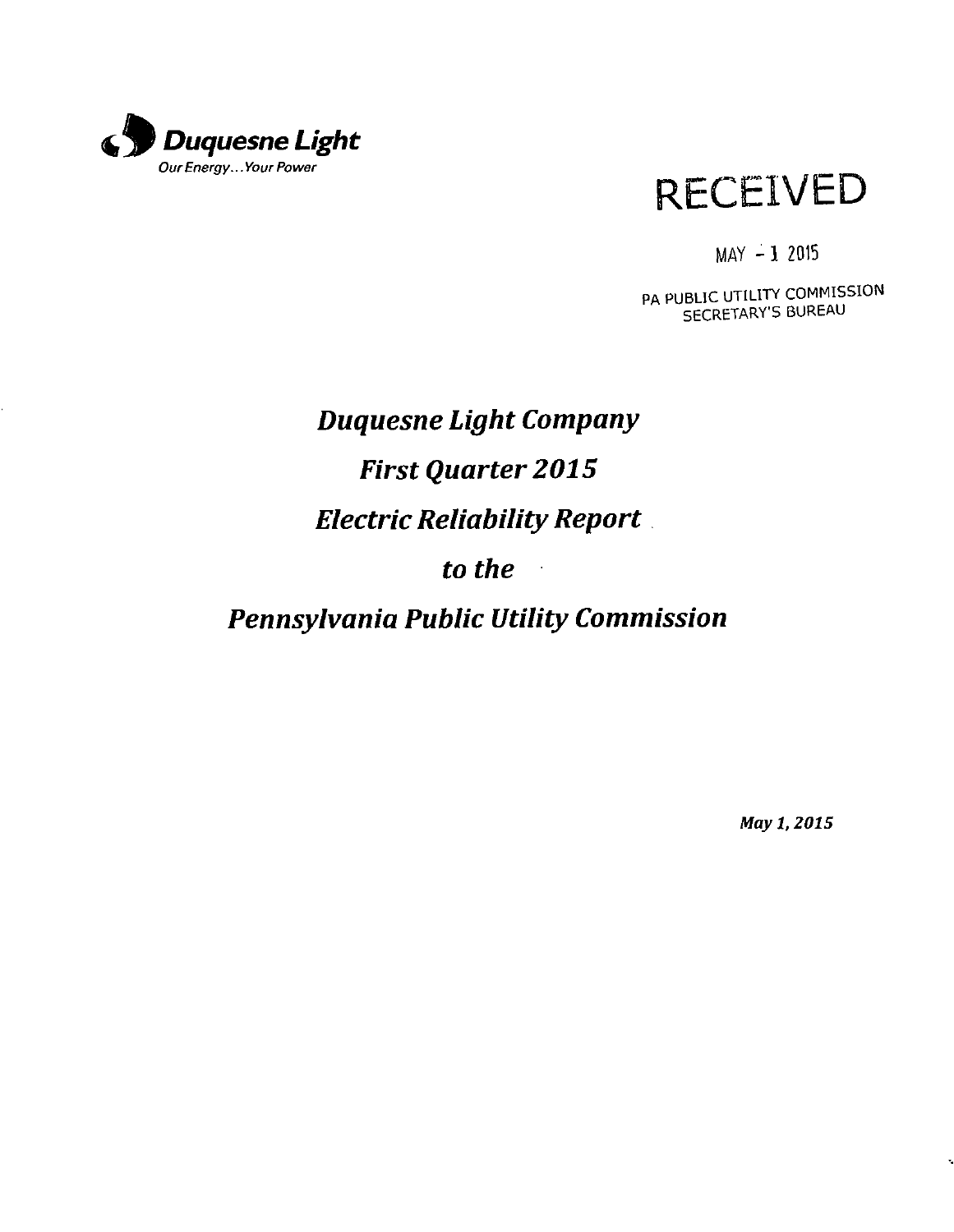# **DUQUESNE LIGHT COMPANY First Quarter 2015 - Electric Reliability Report**

**Filed May 1,2015** 

# **57.195 Reporting Requirements**

# **(d) (2) The name, title, telephone number and e-mail address of the persons who have knowledge of the matters, and can respond to inquiries.**

Ken Kallis - Manager, Asset Management (412) 393-8613, kkallis@dualiaht.com

Tishekia E. Williams - Senior Counsel, Regulatory (412) 393-1541, twilliams@duqliqht.com

# **(e) ( 1) A description of each major event that occurred during the preceding quarter, including the time and duration of the event, the number of customers affected, the cause of the event and anv modified procedures adopted in order to avoid or minimize the impact of similar events in the future.**

No major events occurred during the first quarter of 2015.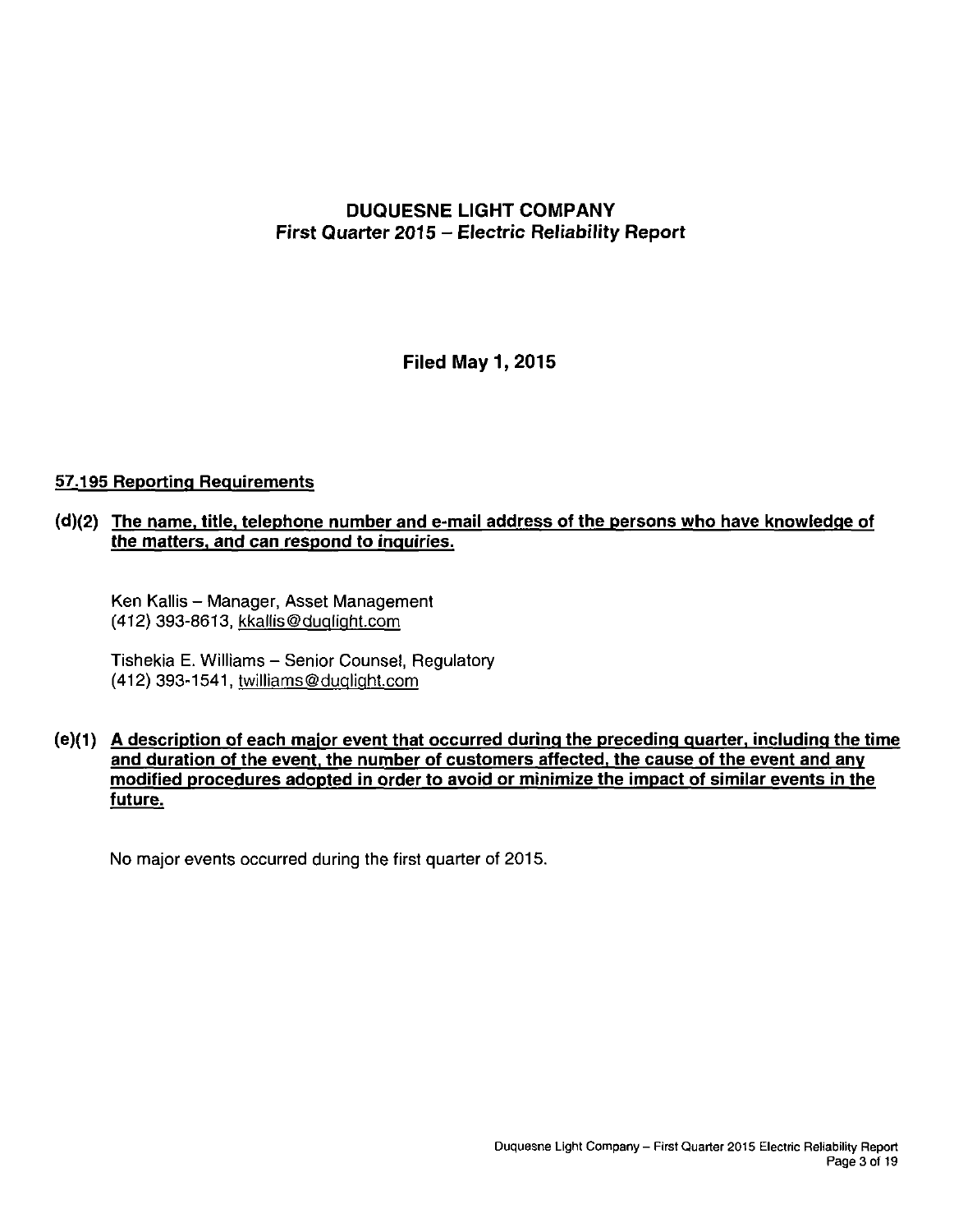**(e)(2) Rolling 12-month reliability index values fSAIFI, CAIDI, SAIDI, and if available, MAIFI) for the electric distribution company's service territory for the preceding quarter. The report shall include the data used in calculating the indices, namely the average number of customers served, the number of sustained customer interruptions, the number of customers affected, and the customer minutes of interruption. If MAIFI values are provided, the report shall also include the number of customer momentary interruptions.** 

# **RELIABILITY BENCHMARKS AND STANDARDS**

# **Duquesne Light Company**

# **System Performance Measures with Major Events Excluded**

| <b>Entire System</b>                                         |     |      |     |           |  |  |  |  |
|--------------------------------------------------------------|-----|------|-----|-----------|--|--|--|--|
| <b>MAIFI</b><br><b>CAIDI</b><br><b>SAIFI</b><br><b>SAIDI</b> |     |      |     |           |  |  |  |  |
| <b>Benchmark</b>                                             | 126 | 1.17 | 108 | *         |  |  |  |  |
| <b>12 Month Standard</b>                                     | 182 | 1.40 | 130 | $\bullet$ |  |  |  |  |
| 2015 1Q (Rolling 12 mo)                                      | 60  | 0.58 | 103 | ÷         |  |  |  |  |

Sufficient information to calculate MAIFI is unavailable.

# **Formulas used in calculating the indices**

| $SAIF =$  | (Total KVA interrupted) - (KVA impact of major events)<br><b>System Connected KVA</b>                |
|-----------|------------------------------------------------------------------------------------------------------|
| $SAIDI =$ | (Total KVA-minutes interrupted) - (KVA-minute impact of major events)<br><b>System Connected KVA</b> |
| $CAIDI =$ | SAIDI/SAIFI                                                                                          |

# **Data used in calculating the indices**

| Total KVA Interrupted for the Period | 4,189,551 KVA           |
|--------------------------------------|-------------------------|
| Total KVA-Minutes Interrupted:       | 432,738,274 KVA-Minutes |
| System Connected Load as of 3/31/15: | 7,186,118 KVA           |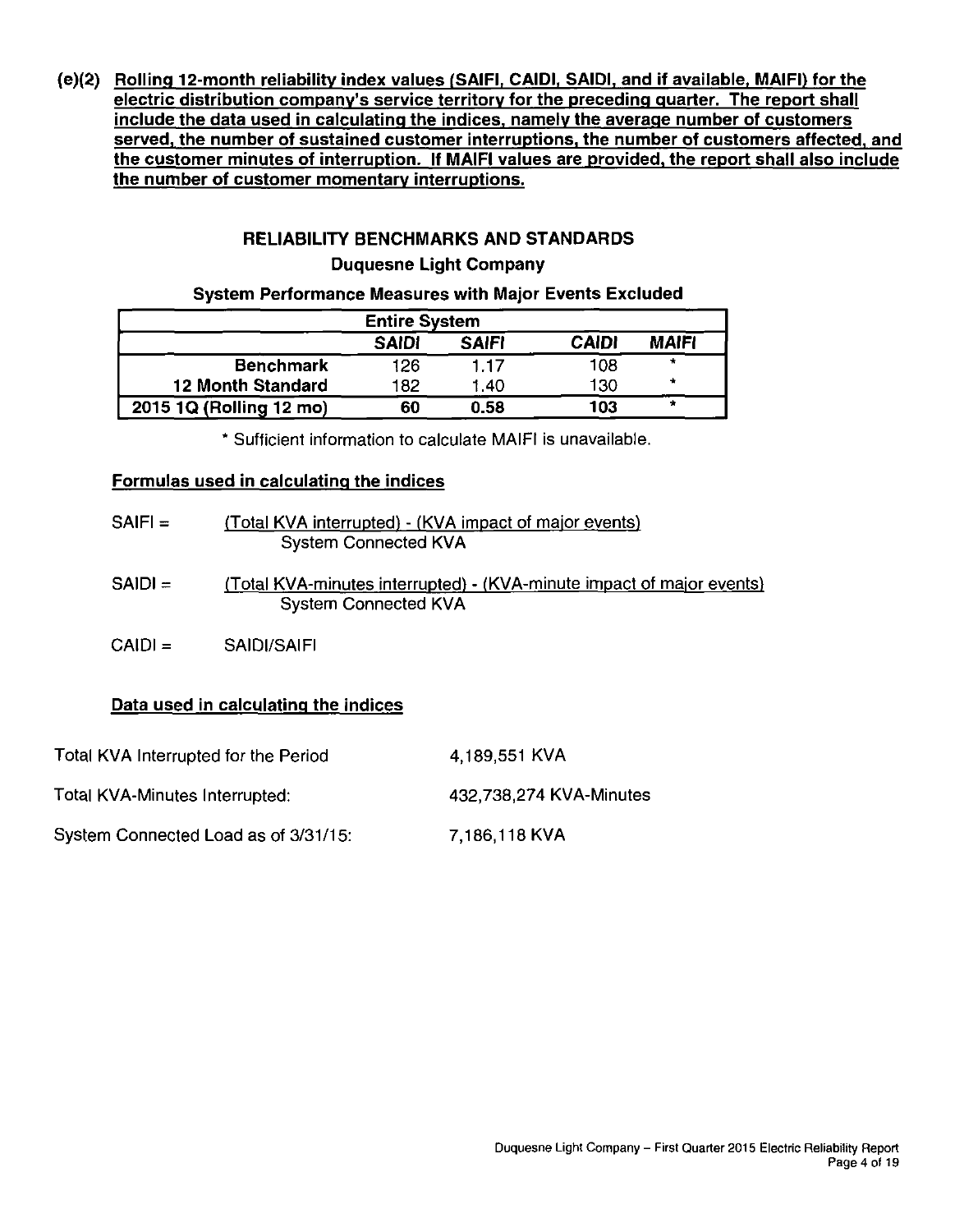# (e)(3) Rolling 12-month reliability index values (SAIFI, CAIDI, SAIDI, and if available, MAIFI) and other **pertinent information such as customers served, number of interruptions, customer minutes interrupted, number of lockouts, and so forth, for the worst performing 5% of the circuits in the system. An explanation of how the electric distribution company defines its worst performing circuits shall be included.**

Circuits are evaluated based on a rolling twelve-month count of lockouts of protective devices (circuit breakers, sectionalizers and line reclosers). Circuits that experience four or more lockouts for a device in each quarterly rolling twelve-month period are identified and reported. Customer surveys show a significant drop in satisfaction when customers experience four or more interruptions in a year, and that threshold was therefore used as a basis for this evaluation method.

The list is ranked first by the number of lockouts, with a secondary sort based on the date of the most recent outage. This places a higher priority on circuits in each group experiencing problems more recently. Circuits that have not seen recent outages fall to a lower priority within the group, but remain on the list for monitoring.

Circuits that appear on the list for more than a year are targeted for remediation based on a review of outage records for root cause problems, field evaluations, and engineering analysis. Project scopes developed as a result of this analysis will be incorporated into the company's Work Plan for engineering, design and construction.

At the end of each quarter all circuits are reviewed to verify that past remediation efforts are working and to look for new reliability issues that may be developing. Serious new reliability problems are addressed immediately without waiting additional periods to collect information.

This analysis method provides for timely review of circuit performance by in-house staff and it adapts to the dynamic nature of Duquesne's distribution system. The threshold of four lockouts may produce a result greater or less than 5% of the total circuits in Duquesne's system. Reports will be issued on all circuits that violate the four-lockout threshold, even if the total is greater than 5% of the number of circuits on the system. If there are less than 5% of the circuits that violate the four-lockout threshold, then circuits with three lockouts that had the highest KVA-Minutes of outage time during the evaluation period will be added to get the list to 5% of the total circuits in the system.

See Attachment A for table of circuit reliability values and Service Centers associated with each circuit.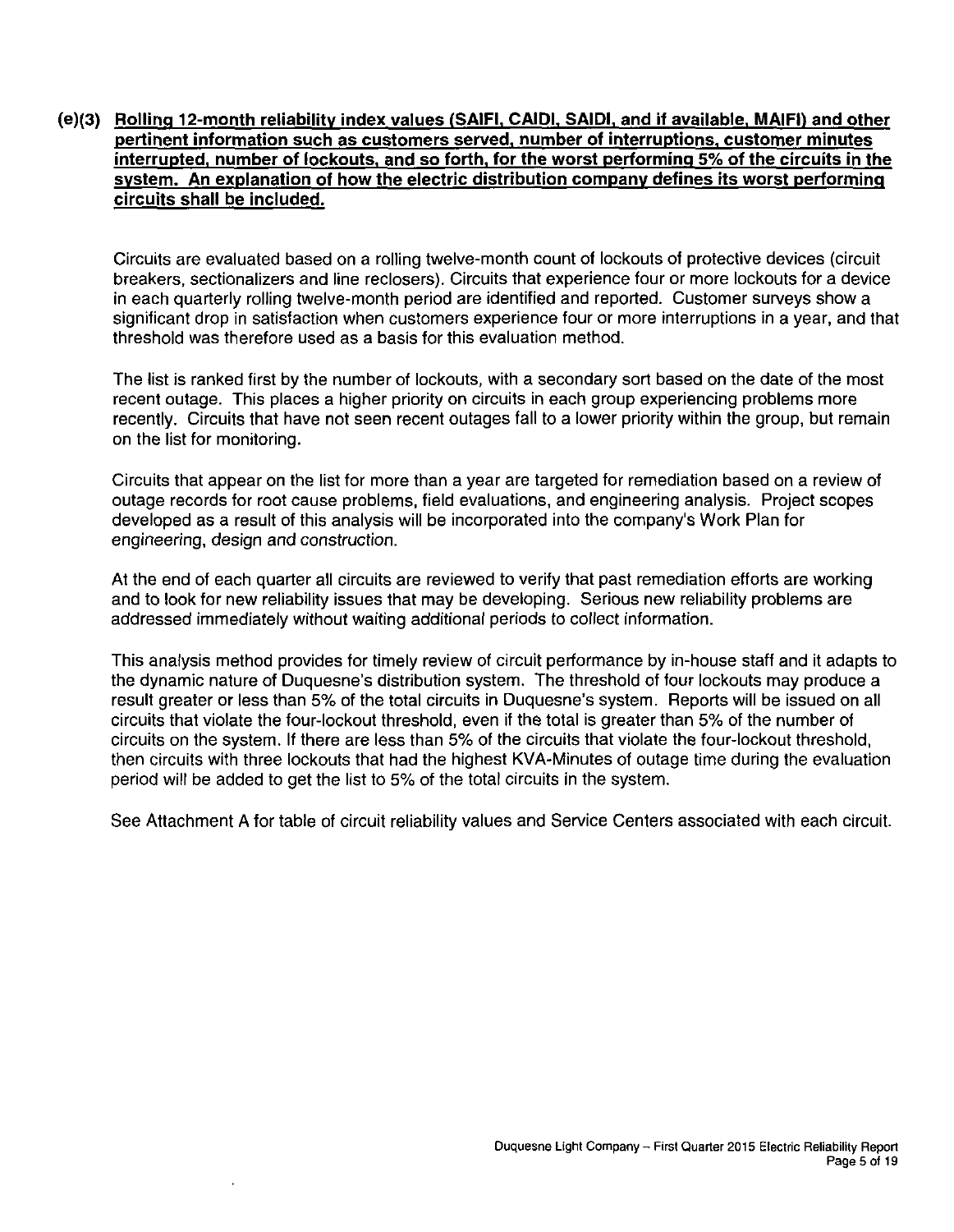# **(e)(4) Specific remedial efforts taken and planned for the worst performing 5% of the circuits a s identified in paragraph (3).**

| Rank | Circuit | Name     | <b>Service Center</b> | <b>Remedial Actions Planned or Taken</b>                                                                                                                                                                                                                                                                                                                                                                                                                                                                                                                                                                                                                                                                                                                                                                                                                   |  |  |  |
|------|---------|----------|-----------------------|------------------------------------------------------------------------------------------------------------------------------------------------------------------------------------------------------------------------------------------------------------------------------------------------------------------------------------------------------------------------------------------------------------------------------------------------------------------------------------------------------------------------------------------------------------------------------------------------------------------------------------------------------------------------------------------------------------------------------------------------------------------------------------------------------------------------------------------------------------|--|--|--|
| 1    | 4478    | Hiawatha | Preble                | Five total outages:<br>First Quarter 2015 Outages:<br>One outage was due to loss of supply when the sub-<br>transmission circuit feeding through Hiawatha substation<br>locked out.<br>One outage was due to contacting by terminal pole.<br>Previous Outages:<br>Two outages occurred due to loss of supply when the sub-<br>transmission circuit feeding through the substation locked<br>out due to trees that fell across the primary conductors.<br>One outage due to a large tree fall-in.<br><b>Remedial Actions:</b><br>The company will install an IntelliRupter on the overhead<br>conductor side of the sub-transmission circuit feeding the<br>substation to provide Auto Fault-Clearing functionality. This<br>will lessen the impact of tree problems in this heavily<br>wooded section of the circuit from causing outages to<br>customers. |  |  |  |
| 2    | 4285    | Verona   | Penn Hills            | Five total outages:<br>First Quarter 2015 Outages:<br>One outage due to a tree fall-in.<br>Previous Outages:<br>Three outages were due to tree fall-ins.<br>One outage due to an insulator failure.<br>Remedial Actions:<br>Within the first quarter of 2015, the Company installed an<br>Auto Fault-Clearing IntelliRupter on the sub-transmission<br>circuit feeding Verona Substation.                                                                                                                                                                                                                                                                                                                                                                                                                                                                  |  |  |  |
| 3    | 4283    | Oakmont  | Penn Hills            | Five total outages:<br>First Quarter 2015 Outages :<br>One outage occurred due to tree fall-in.<br>٠<br>Previous Outages:<br>Three outages were due to falling trees, two of them from<br>$\bullet$<br>trees being uprooted due to very wet conditions.<br>One outage was due to an insulator failure.<br><b>Remedial Actions:</b><br>Vegetation Management proposed this circuit for<br>٠<br>scheduled maintenance in 2016.                                                                                                                                                                                                                                                                                                                                                                                                                               |  |  |  |

# **First Quarter 2015 Rolling 12 Month Circuit Data**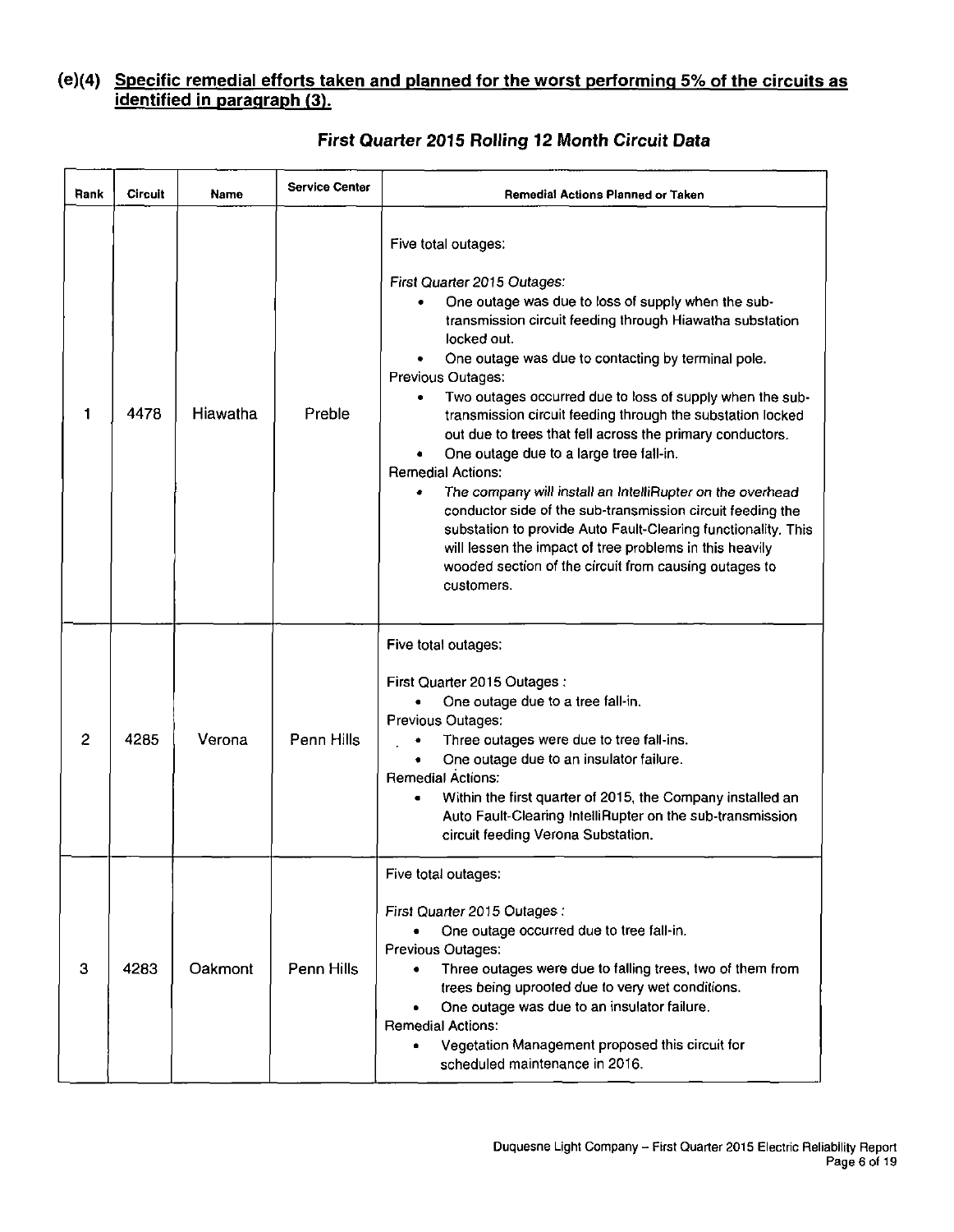| Rank | Circuit | Name     | <b>Service Center</b> | Remedial Actions Planned or Taken                                                                                                                                                                                                                                                                                                                                                                                                                                                                                                                                                                                                                                                                                                                                                                                                                                                                                                                                                                                                                                                                                                                                                                              |
|------|---------|----------|-----------------------|----------------------------------------------------------------------------------------------------------------------------------------------------------------------------------------------------------------------------------------------------------------------------------------------------------------------------------------------------------------------------------------------------------------------------------------------------------------------------------------------------------------------------------------------------------------------------------------------------------------------------------------------------------------------------------------------------------------------------------------------------------------------------------------------------------------------------------------------------------------------------------------------------------------------------------------------------------------------------------------------------------------------------------------------------------------------------------------------------------------------------------------------------------------------------------------------------------------|
| 4    | 4308    | East End | Penn Hills            | Four total outages:<br>First Quarter 2015 Outages:<br>One outage occurred due to a cable failure near the end of<br>the circuit that locked out the substation breaker. The<br>circuit was out for 52 minutes while crews rerouted power<br>through a newly installed tie switch and aerial cable that<br>was installed last year for this purpose. A few customers<br>were out much longer while the actual cable failure was<br>repaired.<br>Previous Outages:<br>Two outages occurred which locked out the substation<br>breaker. The first outage was attributed to a breaker mis-<br>operation and the other outage was due to a storm.<br>One outage was due to a cable failure which occurred on<br>the circuit and locked out the substation breaker.<br><b>Remedial Actions:</b><br>Because this circuit is all underground, even with the newly<br>installed tie at the end of the circuit, there is still limited<br>flexibility with how customer load blocks can be switched<br>around when rerouting power. The Company will<br>investigate installing sectionalizing underground switches<br>to provide the capability to reroute more customers from<br>the new tie at the end of the circuit. |
| 5    | 23890   | Carrick  | Preble                | Four total outages:<br>First Quarter 2015 Outages:<br>One breaker outage occurred when a conductor from a<br>sub-transmission circuit above fell into the Carrick<br>distribution feeder locking out the substation breaker.<br>Previous Outages:<br>Two outages occurred when a large tree fell into the feeder<br>locking out the substation breaker.<br>One outage occurred when primary phases on the main<br>٠<br>feeder wrapped together locking out the substation<br>breaker.<br><b>Remedial Actions:</b><br>The two tree-related outages occurred in an area that has<br>٠<br>stability issues with the hillside above. The unstable<br>hillside can cause tree-related problems for the circuit<br>feeder below. In 2015, the company will install an<br>IntelliRupter on each end the feeder where it passes<br>through this area so any future problem can be isolated<br>without causing outages to customers.                                                                                                                                                                                                                                                                                    |

 $\sim 10^7$ 

 $\bar{\mathcal{A}}$ 

 $\langle \cdot \rangle$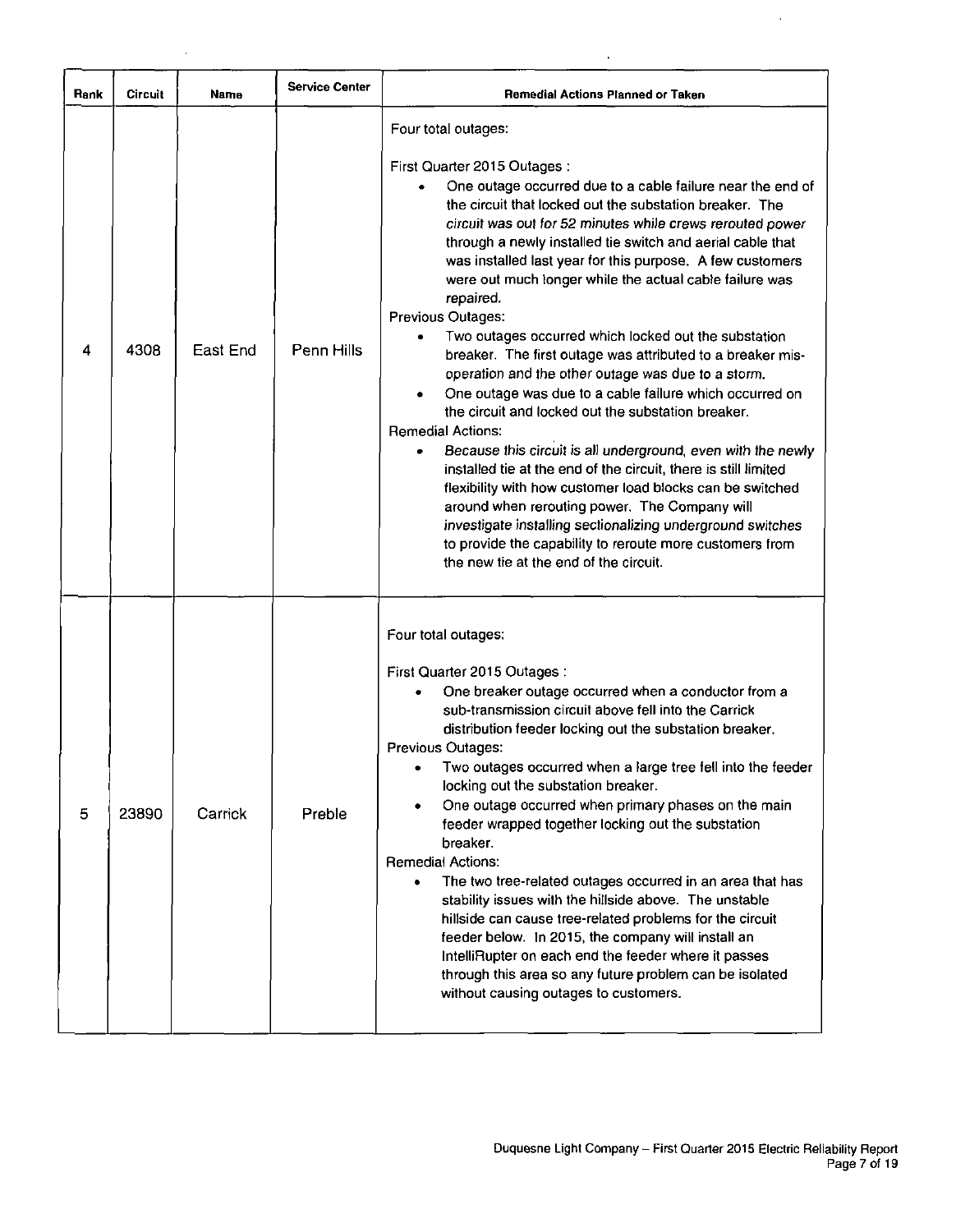| Rank | Circuit | Name            | <b>Service Center</b> | Remedial Actions Planned or Taken                                                                                                                                                                                                                                                                                                                                                                                                                                                                                                                                                                                                                                        |
|------|---------|-----------------|-----------------------|--------------------------------------------------------------------------------------------------------------------------------------------------------------------------------------------------------------------------------------------------------------------------------------------------------------------------------------------------------------------------------------------------------------------------------------------------------------------------------------------------------------------------------------------------------------------------------------------------------------------------------------------------------------------------|
| 6    | 4237    | <b>West End</b> | Preble                | Four total outages:<br>First Quarter 2015 Outages :<br>No new breaker outages occurred on this circuit.<br>$\bullet$<br>Previous Outages:<br>One outage due to a vehicle accident caused primary<br>٠<br>phases to wrap together locking out the breaker.<br>One outage due to unstable ground conditions caused a<br>۰<br>tree to fall into the circuit.<br>One outage due to a storm which locked out the circuit.<br>One outage due to a tree fall-in.<br><b>Remedial Actions:</b><br>Vegetation Management worked this entire circuit as part<br>of its scheduled maintenance program in 2014. Reliability<br>has improved but the company is continuing to monitor. |
| 7    | 23770   | Traverse<br>Run | Raccoon               | Four total outages:<br>First Quarter 2015 Outages:<br>No new outages occurred on this circuit.<br>Previous Outages:<br>Two outages were due to a tree fall-in.<br>Two outages were storm-related.<br><b>Remedial Actions:</b><br>Vegetation Management proposed this circuit for<br>scheduled maintenance in 2016.                                                                                                                                                                                                                                                                                                                                                       |
| 8    | 23661   | Crescent        | Raccoon               | Four total outages:<br>First Quarter 2015 Outages:<br>No new outages occurred on this Recloser.<br>Previous Outages in 2014:<br>One outage was due to contractor work.<br>$\bullet$<br>The cause of one outage was unknown.<br>One outage occurred due to a storm.<br>One outage occurred due to a tree fall-in.<br><b>Remedial Actions:</b><br>Vegetation Management is presently performing scheduled<br>٠<br>maintenance on this circuit in 2015 and reliability has<br>improved as seen in the first quarter performance results.<br>The company will continue to monitor this circuit to verify<br>that all reliability issues have been resolved.                  |

ł,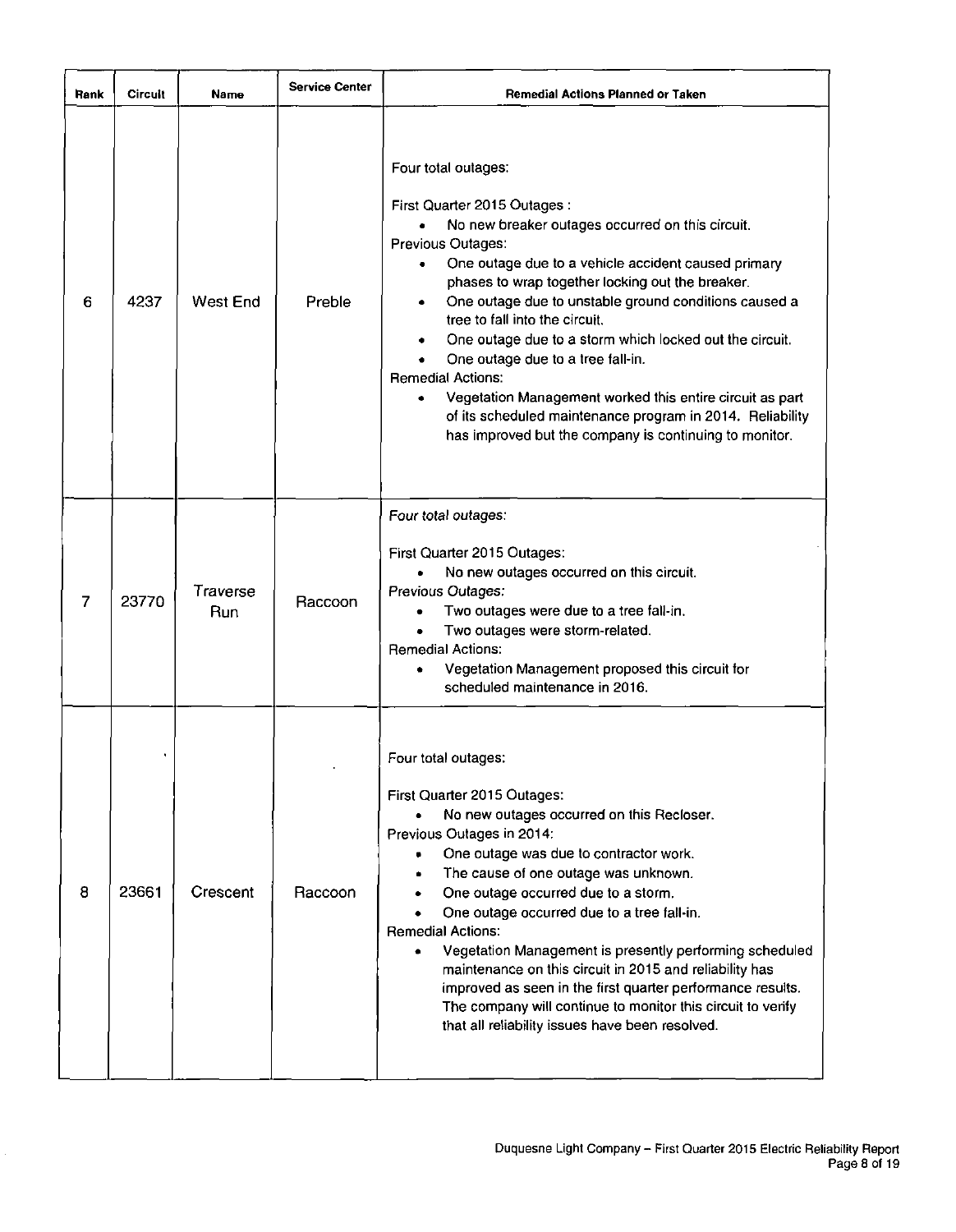| Rank | <b>Circuit</b> | Name            | <b>Service Center</b> | <b>Remedial Actions Planned or Taken</b>                                                                                                                                                                                                                                                                                                                                                                                                                                                                                                    |
|------|----------------|-----------------|-----------------------|---------------------------------------------------------------------------------------------------------------------------------------------------------------------------------------------------------------------------------------------------------------------------------------------------------------------------------------------------------------------------------------------------------------------------------------------------------------------------------------------------------------------------------------------|
| 9    | 4420           | Mt.<br>Pleasant | Preble                | Four total outages:<br>First Quarter 2015 Outages:<br>No new breaker outages occurred on this circuit.<br>$\bullet$<br>Previous Outages:<br>Three outages occurred due to tree fall-ins.<br>۰<br>One outage occurred due to a storm.<br><b>Remedial Actions:</b><br>Vegetation Management worked this entire circuit as part<br>of its scheduled maintenance program in 2014.                                                                                                                                                               |
| 10   | 4852           | Conway          | Raccoon               | Four total outages:<br>First Quarter 2015 Outages:<br>No new outages occurred on this circuit<br>Previous Outages:<br>Two outages were storm-related.<br>Two outages were due to tree fall-ins.<br><b>Remedial Actions:</b><br>The supervisor reviewed this circuit during the fourth<br>quarter of 2014. All problems identified were corrected.<br>The circuit scheduled vegetation maintenance was<br>۰<br>completed during the fourth quarter of 2014.                                                                                  |
| 11   | 23695          | Brunot Is.      | Preble                | Four total outages:<br>First Quarter 2015 Outages:<br>No new outages occurred.<br>Previous Outages:<br>Three outages occurred due to tree fall-ins.<br>One outage occurred due to a storm.<br><b>Remedial Actions:</b><br>The circuit was converted to pulse-reclosing in September<br>2014 which is expected to improve fault protection and<br>reduce breaker lockouts.<br>Vegetation Management worked this entire circuit as part<br>۰<br>of its 2014 scheduled maintenance program. Hazard tree<br>mitigation to be performed in 2015. |
| 12   | 23701          | North           | Edison                | Three total outages:<br>First Quarter 2015 Outages:<br>No new outages occurred on this circuit.<br>Previous Outages:<br>One outage was due to loss of supply.<br>One outage was due to tree a fall-in.<br>One outage was due to equipment failure.<br><b>Remedial Actions:</b><br>Vegetation Management proposed this circuit for<br>$\bullet$<br>scheduled maintenance in 2016.                                                                                                                                                            |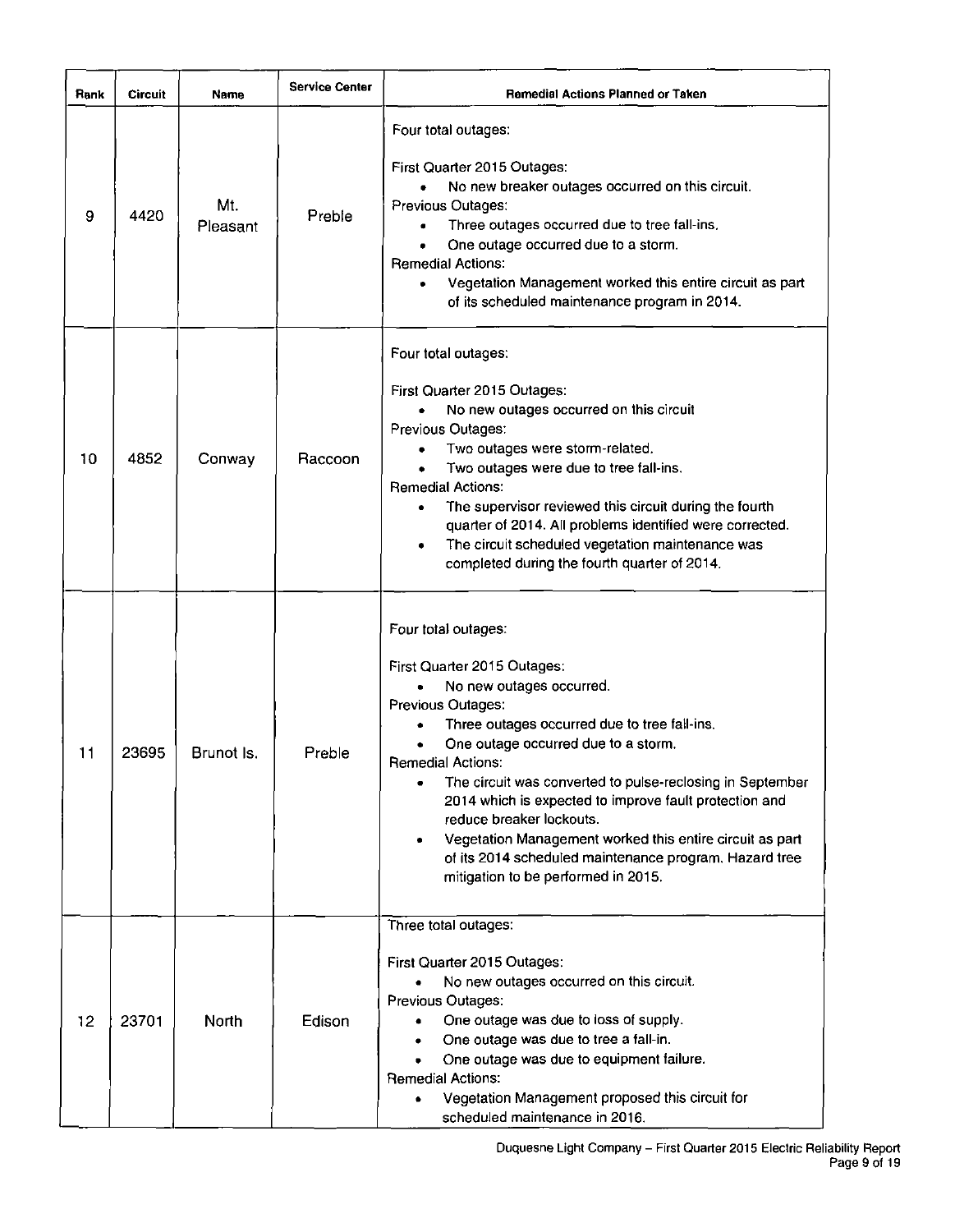| Rank | Circuit | Name       | <b>Service Center</b> | <b>Remedial Actions Planned or Taken</b>                                                                                                                                                                                                                                                                                                                                                                                                   |
|------|---------|------------|-----------------------|--------------------------------------------------------------------------------------------------------------------------------------------------------------------------------------------------------------------------------------------------------------------------------------------------------------------------------------------------------------------------------------------------------------------------------------------|
| 13   | 23706   | North      | Edison                | Three total outages:<br>First Quarter 2015 Outages:<br>No new outages occurred on this circuit.<br>Previous Outages:<br>One outage was due to a tree fall-in.<br>$\bullet$<br>The cause of one outage was unknown.<br>٠<br>One outage was due to a contractor contacting equipment.<br>$\bullet$<br><b>Remedial Actions:</b><br>Vegetation Management worked this entire circuit as part<br>$\bullet$<br>of scheduled maintenance in 2014. |
| 14   | 23869   | Wildwood   | Edison                | Three total outages:<br>First Quarter 2015 Outages:<br>No new outages occurred on this circuit<br>Previous Outages:<br>One outage was due to a contractor contacting equipment.<br>The cause of one outage was unknown.<br>One outage was due to a tree fall-in.<br><b>Remedial Actions:</b><br>Vegetation Management proposes this circuit for scheduled<br>maintenance in 2016.                                                          |
| 15   | 23675   | Montour    | Preble                | Three total outages:<br>First Quarter 2015 Outages:<br>No new outages occurred on this circuit.<br>Previous Outages:<br>One outage was due to a tree fall-in.<br>Two outages were to due equipment failures.<br><b>Remedial Actions:</b><br>Vegetation Management is presently working this entire<br>circuit as part of its scheduled maintenance program for<br>2015.                                                                    |
| 16   | 23698   | Brunot Is. | Preble                | Three total outages:<br>First Quarter 2015 Outages:<br>No new outages occurred on this circuit.<br>Previous Outages:<br>One outage was due to an insulator failure.<br>۰<br>Two outages were due to storms.<br>۰<br><b>Remedial Actions:</b><br>Vegetation Management completed scheduled<br>$\bullet$<br>maintenance on this circuit in the second quarter of 2014.                                                                       |

 $\ddot{\phantom{a}}$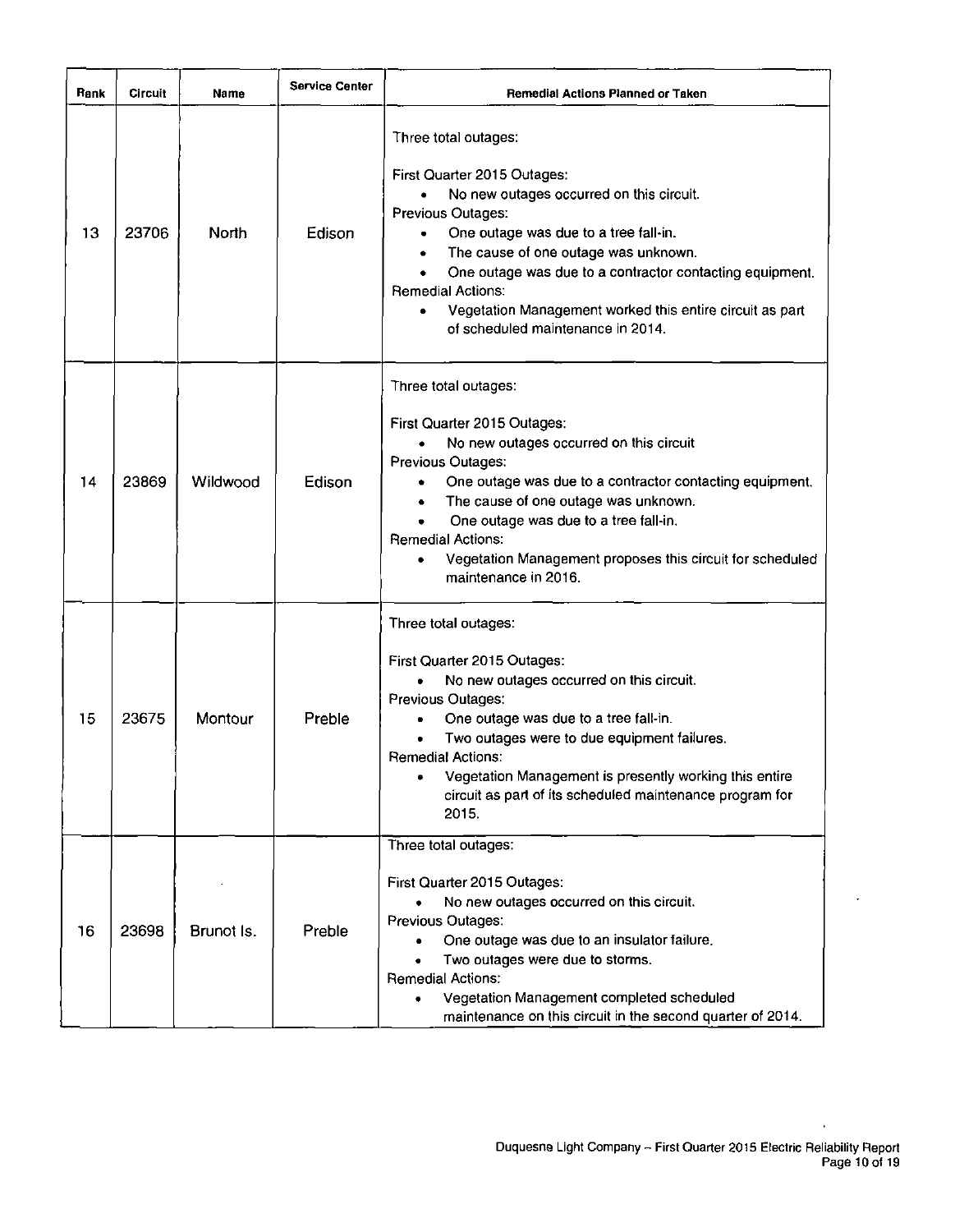| Rank | Circuit | Name              | <b>Service Center</b> | <b>Remedial Actions Planned or Taken</b>                                                                                                                                                                                                                                                                                                                                                                                                                                                                                                         |  |  |
|------|---------|-------------------|-----------------------|--------------------------------------------------------------------------------------------------------------------------------------------------------------------------------------------------------------------------------------------------------------------------------------------------------------------------------------------------------------------------------------------------------------------------------------------------------------------------------------------------------------------------------------------------|--|--|
| 17   | 23681   | Woodville         | Preble                | Three total outages:<br>First Quarter 2015 Outages:<br>No new outages occurred on this circuit.<br>Previous Outages:<br>Two outages were tree-related.<br>The cause of one outage was unknown.<br><b>Remedial Actions:</b><br>Vegetation Management re-inspected the area of the circuit<br>٠<br>that had outages and corrected the identified problems<br>during the third quarter of 2014.<br>Pulse-reclosing was implemented on part of the circuit<br>which will improve fault protection and reduce coordination<br>problems in the future. |  |  |
| 18   | 23710   | <b>Pine Creek</b> | Edison                | Three total outages:<br>First Quarter 2015 Outages:<br>No new outages occurred on this circuit.<br>Previous Outages:<br>One outage was due to a tree fall-in.<br>One outage was due to balloon release.<br>One outage was due to a broken pole.<br><b>Remedial Action:</b><br>The Company converted this circuit to pulse-reclosing<br>operation in the fourth quarter of 2014.                                                                                                                                                                  |  |  |
| 19   | 4382    | Crafton           | Preble                | Three total outages:<br>First Quarter 2015 Outages:<br>No new outages occurred on this circuit.<br>Previous Outages:<br>One outage was due to high current<br>One outage occurred during a storm.<br>One outage was a tree growth- related problem.<br><b>Remedial Actions:</b><br>Since the identified offending trees were trimmed, no<br>additional problems have occurred.                                                                                                                                                                   |  |  |
| 20   | 23713   | <b>Pine Creek</b> | Edison                | Three total outages:<br>First Quarter 2015 Outages:<br>No new outages occurred on this circuit.<br>Previous Outages:<br>One outage was tree-related due to a falling branch.<br>One outage was due to an insulator failure.<br>One outage was due to loss of supply<br><b>Remedial Actions:</b><br>This circuit was converted to all pulse-reclosing operation<br>during the fourth quarter of 2014. Reliability has continued<br>to improve.                                                                                                    |  |  |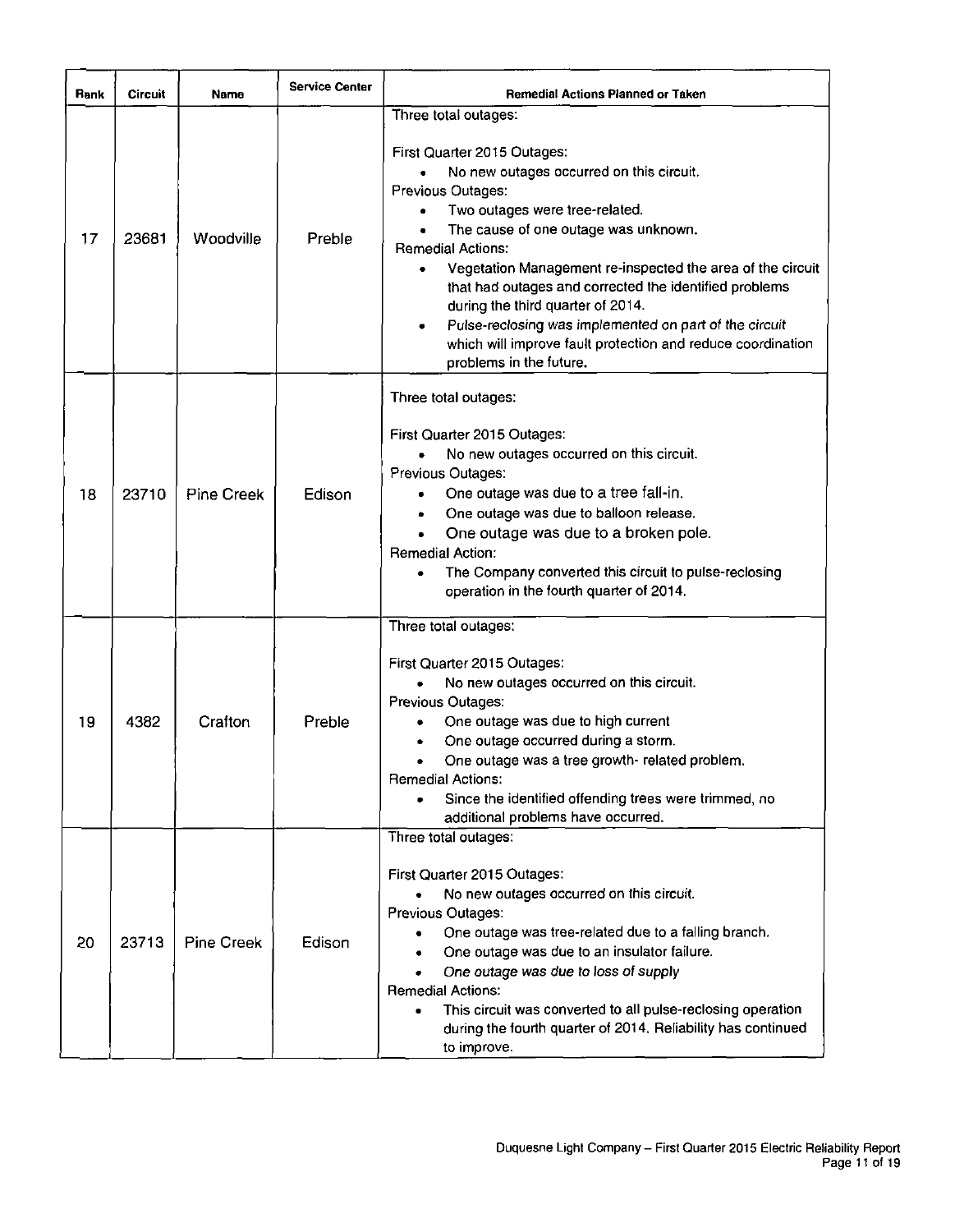| Rank | <b>Circuit</b> | Name    | <b>Service Center</b> | Remedial Actions Planned or Taken                                                                                                                                                                                                                                                                                                                                                                                                                                                                                   |
|------|----------------|---------|-----------------------|---------------------------------------------------------------------------------------------------------------------------------------------------------------------------------------------------------------------------------------------------------------------------------------------------------------------------------------------------------------------------------------------------------------------------------------------------------------------------------------------------------------------|
| 21   | 4622           | Ardmore | Penn Hills            | Three total outages:<br>First Quarter 2015 Outages:<br>No new outages occurred on this circuit.<br><b>Previous Outages:</b><br>Three outages were tree-related<br><b>Remedial Actions:</b><br>The Company added Auto-Fault Clearing functionality to<br>the sub-transmission circuit that feeds Ardmore to prevent<br>Loss of Supply outages.<br>The company's Asset Management Department continues<br>to evaluate various redesigns or rebuild options for<br>Ardmore Substation to enhance customer reliability. |

# **(e)(5) A rolling 12-month breakdown and analysis of outage causes during the preceding quarter, including the number and percentage of service outages, the number of customers interrupted, and customer interruption minutes categorized by outage cause such as equipment failure, animal contact, tree related, and so forth. Proposed solutions to identified service problems shall be reported.**

**April 1, 2014 through March 31, 2015 - No PUC Major Event Exclusions** 

| <b>CAUSE</b>              | NO. OF<br><b>OUTAGES</b> | <b>OUTAGE</b><br><b>PERCENTAGE</b> | <b>KVA</b><br><b>TOTAL</b> | <b>KVA</b><br><b>PERCENTAGE</b> | <b>KVA-MINUTE</b><br><b>TOTAL</b> | <b>KVA-MINUTE</b><br><b>PERCENTAGE</b> |
|---------------------------|--------------------------|------------------------------------|----------------------------|---------------------------------|-----------------------------------|----------------------------------------|
| <b>Storms</b>             | 321                      | 13%                                | 547.487                    | 13%                             | 66,819,730                        | 15%                                    |
| Trees (Contact)           | 26                       | 1%                                 | 22,291                     | 1%                              | 1,422,129                         | 1%                                     |
| <b>Trees (Falling)</b>    | 610                      | 24%                                | 860.706                    | 21%                             | 128,418,223                       | 29%                                    |
| <b>Equipment Failures</b> | 772                      | 30%                                | 1,465,662                  | 35%                             | 133,565,412                       | 31%                                    |
| <b>Overloads</b>          | 106                      | 4%                                 | 91,449                     | 2%                              | 5,463,342                         | 1%                                     |
| <b>Vehicles</b>           | 140                      | 5%                                 | 314,106                    | 7%                              | 37,646,401                        | 9%                                     |
| Other                     | 600                      | 23%                                | 887.850                    | 21%                             | 54,403,037                        | 14%                                    |
| <b>TOTALS</b>             | 2.575                    | 100%                               | 4,189,551                  | 100%                            | 432.738.274                       | 100%                                   |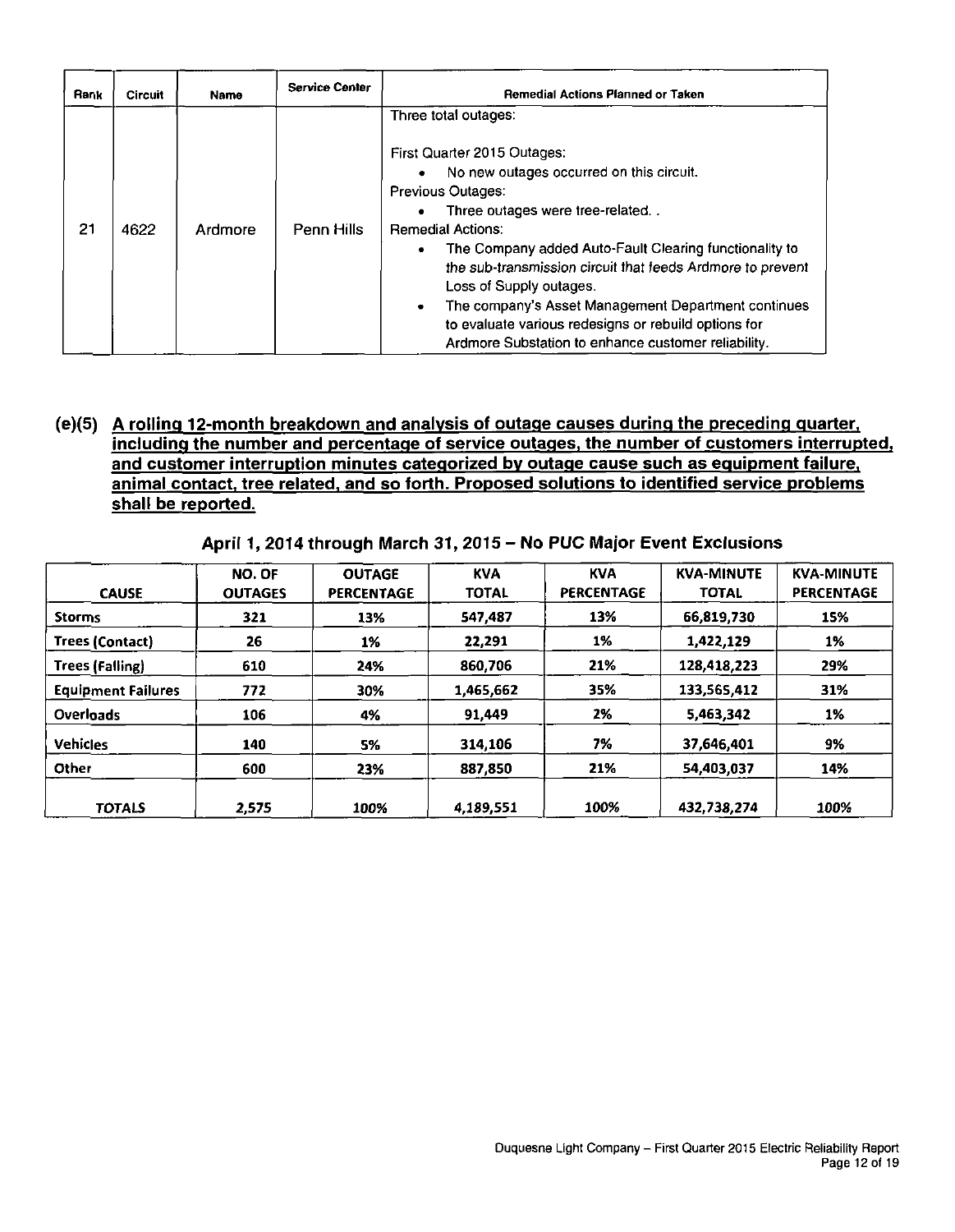# **(e)(6) Quarterly and year-to-date information on progress toward meeting transmission and distribution inspection and maintenance goals/ objectives.**

2015 Transmission and Distribution Goals and Objectives

 $\bar{z}$ 

| Program<br>Project                                               | Unit of<br><b>Measurement</b>  | <b>Target for</b><br>2015 1Q | <b>Actual for</b><br>2015 10 | Percent<br>Complete | <b>Target for</b><br>2015 | Actual<br>YTD<br>for 2015 |
|------------------------------------------------------------------|--------------------------------|------------------------------|------------------------------|---------------------|---------------------------|---------------------------|
| <b>Communications Goals</b>                                      |                                |                              |                              |                     |                           |                           |
| Communication Battery Maintenance                                | <b>Batteries</b>               | 24                           | 24                           | 100%                | 96                        | 24                        |
| <b>Overhead Distribution Goals</b>                               |                                |                              |                              |                     |                           |                           |
| Recloser Inspections                                             | Circuits                       | 33                           | 28                           | 85%                 | 130                       | 28                        |
| Pole Inspections                                                 | Poles                          | 0                            | 0                            | N/A                 | 17,945                    | 0                         |
| OH Line Inspections                                              | <b>Circuits</b>                | 33                           | 28                           | 85%                 | 130                       | 28                        |
| OH Transformer Inspections                                       | <b>Circuits</b>                | 33                           | 28                           | 85%                 | 130                       | 28                        |
| Padmount & Below Grade Inspections                               | <b>Circuits</b>                | 21                           | 50                           | 238%                | 81                        | 50                        |
| <b>Overhead Transmission Goals</b>                               |                                |                              |                              |                     |                           |                           |
| Helicopter Inspections                                           | Number of Structures           | 0                            | $\mathbf{o}$                 | N/A                 | 500                       | 0                         |
| Ground Inspections                                               | Number of Structures           | $\Omega$                     | $\mathbf 0$                  | N/A                 | 350                       | 0                         |
| <b>Substations Goals</b>                                         |                                |                              |                              |                     |                           |                           |
| Circuit Breaker Maintenance                                      | <b>Breakers</b>                | 155                          | 136                          | 88%                 | 725                       | 136                       |
| <b>Station Transformer Maintenance</b>                           | Transformers                   | 6                            | 8                            | 133%                | 67                        | 8                         |
| <b>Station Battery Maintenance</b>                               | <b>Batteries</b>               | 244                          | 240                          | 98%                 | 968                       | 240                       |
| <b>Station Relay Maintenance</b>                                 | Relays                         | 75                           | 55                           | 73%                 | 615                       | 55                        |
| Station Inspections                                              | <b>Sites</b>                   | 519                          | 519                          | 100%                | 2,067                     | 519                       |
| <b>Underground Distribution Goals</b>                            |                                |                              |                              |                     |                           |                           |
| Manhole Inspections                                              | Manholes                       | 375                          | 46                           | 12%                 | 700                       | 46                        |
| Major Network Inspection (Prot Relay)                            | <b>Network Protectors</b>      | 27                           | 16                           | 59%                 | 92                        | 16 <sup>2</sup>           |
| Minor Network Visual Inspection<br>(Transformer/Protector/Vault) | <b>Network</b><br>Transformers | 165                          | 200                          | 121%                | 573                       | 200                       |
| <b>Underground Transmission Goals</b>                            |                                |                              |                              |                     |                           |                           |
| Pressurization and Cathodic<br>Protection Plant Inspection       | <b>Work Packages</b>           | 13                           | 13                           | 100%                | 52                        | 13 <sup>13</sup>          |
| <b>Vegetation Management Goals</b>                               |                                |                              |                              |                     |                           |                           |
| Overhead Line Clearance                                          | Circuit Overhead<br>Miles      | 375                          | 479                          | 128%                | 1.300                     | 479                       |

 $\bar{z}$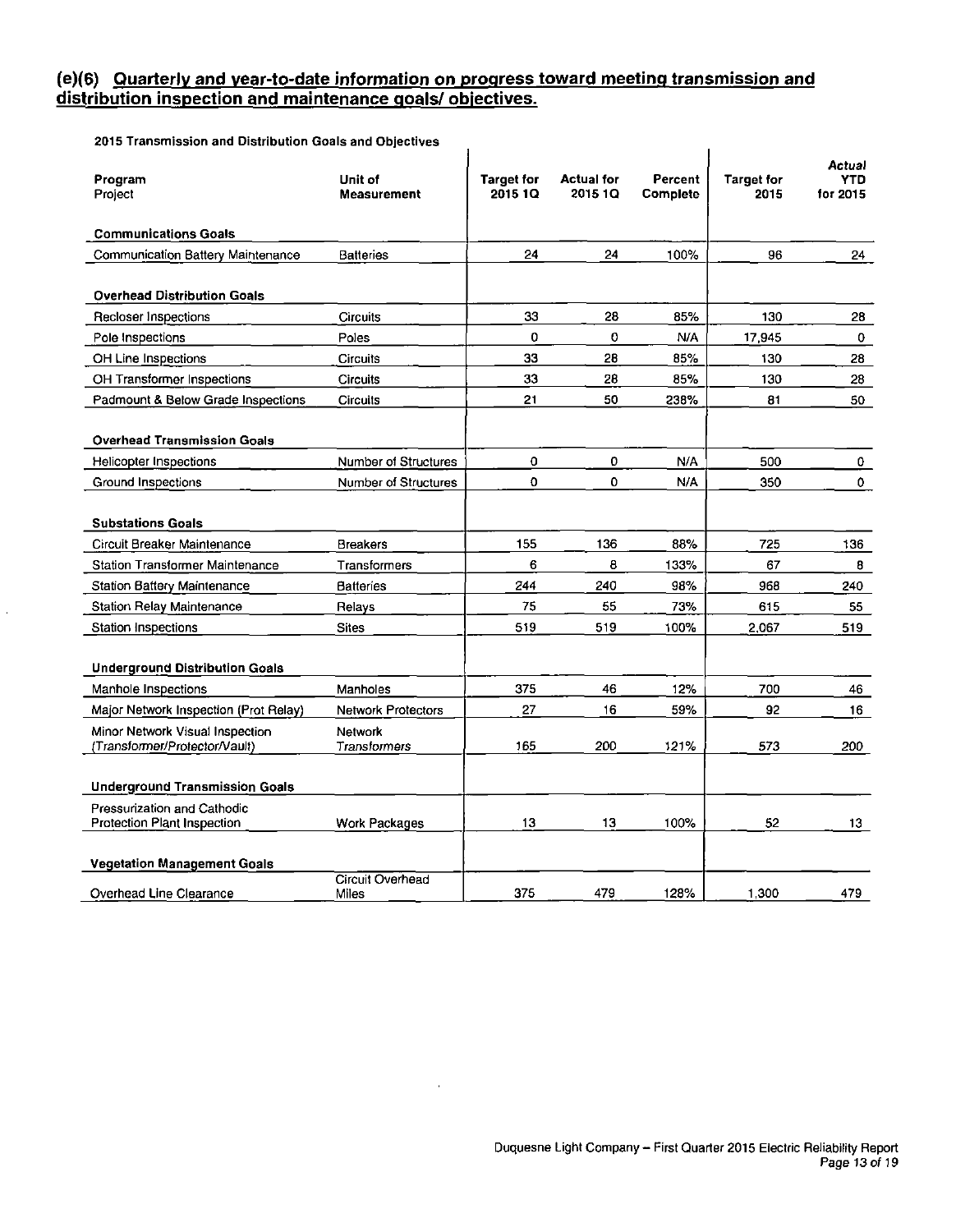## **(e)(7) Quarterly and vear-to-date information on budgeted versus actual transmission and distribution operation and maintenance expenditures in total and detailed by the EDC's own functional account code or FERC account code as available.**

For the Three Months Ended March 31, 2015 (Quarter-to-date) Favorable/ (Unfavorable)

|                     | Customer<br>Care                                                                | External<br><b>Affairs</b> | Human<br>Resources | Operations/<br>Operation<br><b>Services</b> | Technology  | General<br>Corporate* | Total       |
|---------------------|---------------------------------------------------------------------------------|----------------------------|--------------------|---------------------------------------------|-------------|-----------------------|-------------|
| Total Actual        | 12,961,176                                                                      | 1,076,816                  | 3,811,880          | 16,306,059                                  | 16,785,528  | 12,610,577            | 63.552.036  |
| <b>Total Budget</b> | 13,133,632                                                                      | 991,838                    | 3.651.386          | 16,381,704                                  | 11,933,484  | 11.510.488            | 57,602,532  |
| Variance            | 172.456                                                                         | (84,978)                   | (160, 494)         | 75,645                                      | (4.852.044) | (1,100,089)           | (5,949,504) |
|                     | <b>September Cinense, Office of Conoral Counsel and Repier Management Costs</b> |                            |                    |                                             |             |                       |             |

'Includes Finance, Office of General Counsel and Senior Management Costs

# **(e)(8) Quarterly and vear-to-date information on budgeted versus actual transmission and distribution capital expenditures in total and detailed by the EDC's own functional account code or FERC account code as available.**

# For the Three Months Ended March 31, 2015 (Quarter-to-date) Favorable/ (Unfavorable)

| Operations/      |                            |                           |                               |            |                       |            |
|------------------|----------------------------|---------------------------|-------------------------------|------------|-----------------------|------------|
| Customer<br>Care | External<br><b>Affairs</b> | Human<br><b>Resources</b> | <b>Operations</b><br>Services | Technology | General<br>Corporate* | Total      |
| 716,384          | 4,246                      | 2.469.678                 | 18,796,659                    | 15,273,933 | 6,960,943             | 44,221,843 |
| 958,801          | 0                          | 2.572,333                 | 34,429,655                    | 17,798,446 | 7,611,481             | 63,370,716 |
| 242,417          | (4, 246)                   | 102,655                   | 15,632,996                    | 2.524,513  | 650,538               | 19,148,873 |
|                  |                            |                           |                               |            |                       |            |

•Includes Finance, Office of General Counsel and Senior Management Costs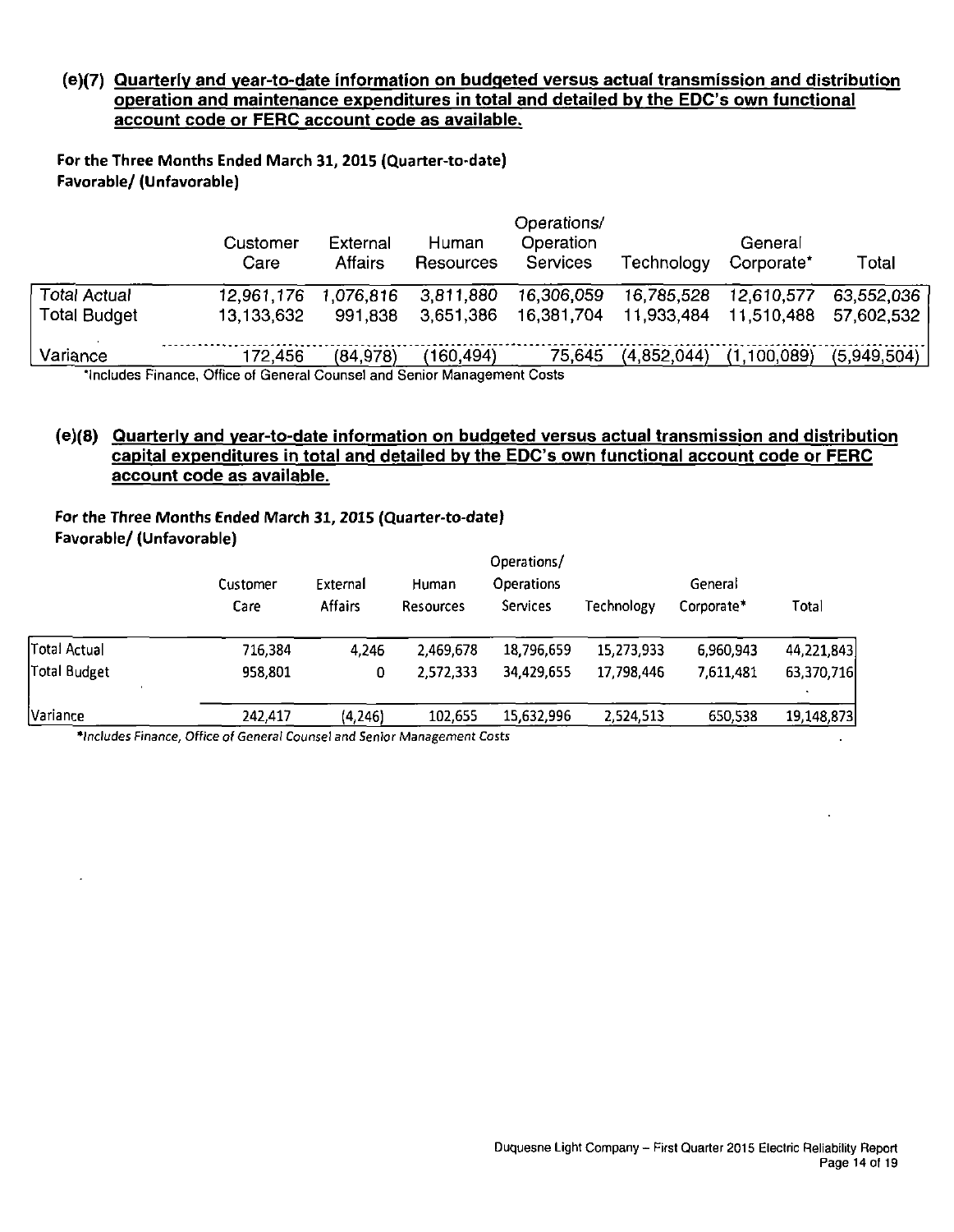# **(e)(9) Dedicated staffing levels for transmission and distribution operation and maintenance at the end of the quarter, in total and by specific category (e.g. linemen, technician, and electrician).**

| Telecom                      | Electronic Technician                | $\overline{7}$ |
|------------------------------|--------------------------------------|----------------|
|                              | Sr. Electronic Tech                  |                |
|                              | Apprentice Splicer/Trouble Tec       | 3              |
|                              | Telecom Splicer/Trouble              | 3              |
|                              | Total                                | 23<br>14       |
| <b>Substation</b>            | <b>Electrical Equipment Tech</b>     |                |
|                              | <b>Protection &amp; Control Tech</b> |                |
|                              | Sr. Elec. Equipment Tech             | 10             |
|                              | <b>Rigger Specialist</b>             | 3              |
|                              | <b>Rigger Crew Leader</b>            | $\frac{2}{0}$  |
|                              | Shop Mechanic 2 Rigger               |                |
|                              | Yard Group Leader                    | 3              |
|                              | Total                                | 55             |
| <b>Underground</b>           | <b>Apprentice UG Splicer</b>         | 14             |
|                              | <b>UG Inspector</b>                  | 9              |
|                              | Journey UG Splicer                   | 16             |
|                              | Sr. UG Splicer                       | 6              |
|                              | <b>UG Cable Tester/Installer</b>     | 1              |
|                              | Sr. UG Mechanic                      | $\overline{0}$ |
|                              | Network Operator                     | 10             |
|                              | Total                                | 56             |
| Overhead                     | <b>Apprentice T&amp;D</b>            | 66             |
|                              | Equipment Attendant                  | 1              |
|                              | <b>Equipment Material Handler</b>    | 6              |
|                              | <b>Field Inspector</b>               | 0              |
|                              | Journey Lineworker                   | 81             |
|                              | <b>Restricted HS Lineworker</b>      | 17             |
|                              | Service Crew Leader                  |                |
|                              | Sr. Lineworker                       | 48             |
|                              | <b>Distribution Tech</b>             | 8              |
|                              | Total                                | 228            |
| <b>Street Light Changers</b> | <b>Total</b>                         | 6              |
| <b>Mobile Worker</b>         | <b>Total</b>                         | 2              |
|                              |                                      |                |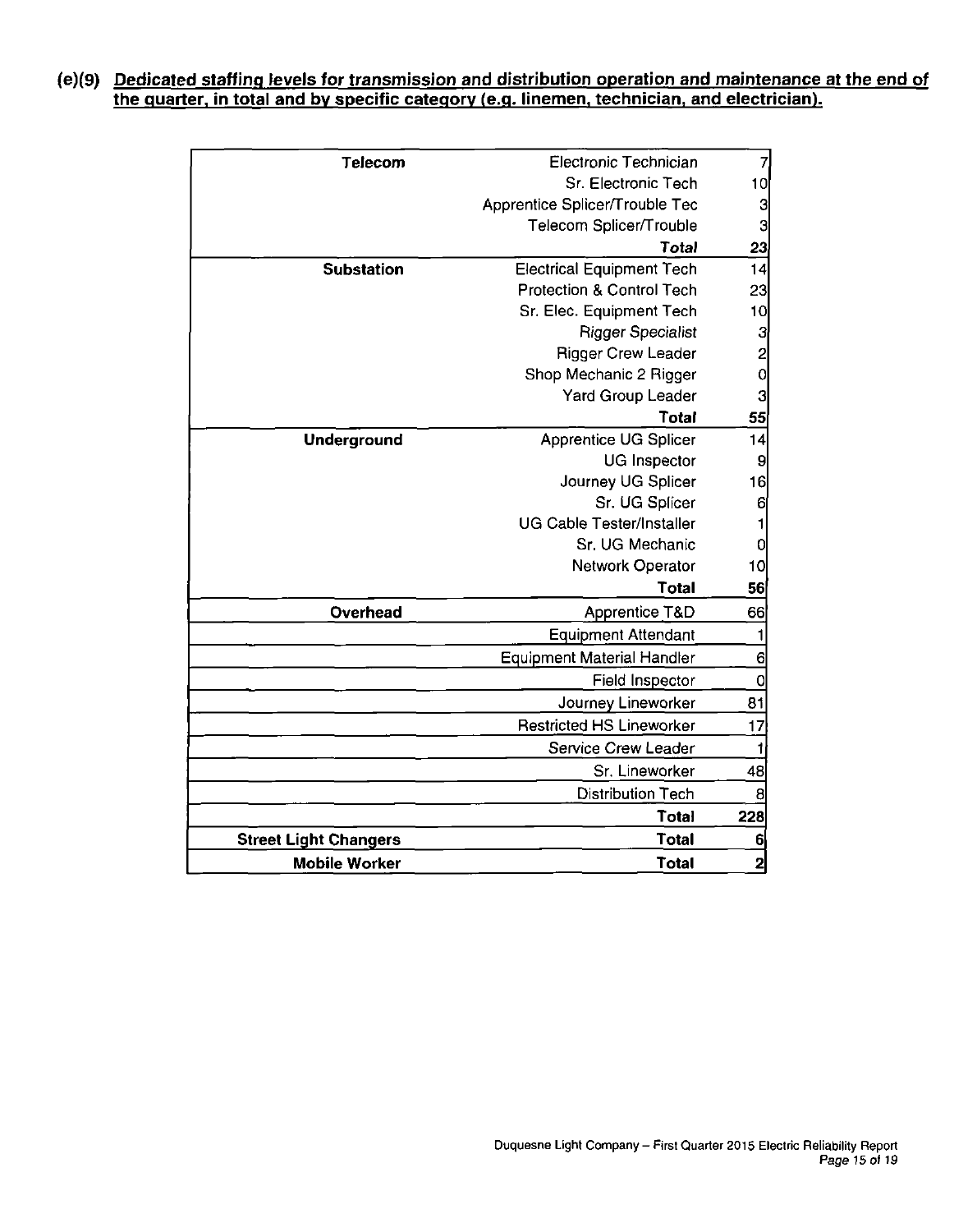| <b>Engineering</b>                      | <b>Drafter</b>                | 0               |
|-----------------------------------------|-------------------------------|-----------------|
|                                         | General Clerk - Grad          |                 |
|                                         | <b>General Technician</b>     |                 |
|                                         | <b>GIS Technician</b>         | 3               |
|                                         | <b>Head File Record Clerk</b> | 1               |
|                                         | Survey Instrument             | 3               |
|                                         | Right of Way Agent A          | 4               |
|                                         | Sr. Technician                | 10              |
|                                         | <b>T&amp;D Mobile Worker</b>  | 8               |
|                                         | Technician A                  | 4               |
|                                         | Technician B                  | 4               |
|                                         | Technician C                  | 7               |
|                                         | Test Technician, Mobile       | 5               |
|                                         | <b>Total</b>                  | 62              |
| <b>Service Center Technician</b>        | Sr. Technician                | 7               |
|                                         | Technician                    | 0               |
|                                         | Total                         | 7               |
| Traveling Operator/Troubleshooter       | Senior Operator               | 28              |
|                                         | <b>Traveling Operator</b>     |                 |
|                                         | Troubleshooter 1/C            | 6               |
|                                         | Troubleshooter                | 7               |
|                                         | <b>Total</b>                  | 45              |
| <b>Load Dispatcher</b>                  | <b>Total</b>                  | 11              |
| <b>Meter Technician</b>                 | Meter Technician              | 8               |
|                                         | Sr. Meter Technician          | 21              |
|                                         | <b>Total</b>                  | 29              |
| <b>Meter Reader</b>                     | <b>Total</b>                  | 16              |
| <b>Customer Service Representatives</b> | <b>Autodialing Operator</b>   | 8               |
|                                         | <b>Customer Service Rep</b>   | 103             |
|                                         | Customer Service Rep PT       | $\overline{25}$ |
|                                         | <b>Word Processing Clerk</b>  | 1               |
|                                         | <b>Sr. Customer Service</b>   | 5               |
|                                         | <b>Total</b>                  | 142             |
| Administrative/                         |                               |                 |
| <b>Supervisory/Management</b>           | Total                         | 406             |
|                                         | <b>TOTAL</b>                  | 1,088           |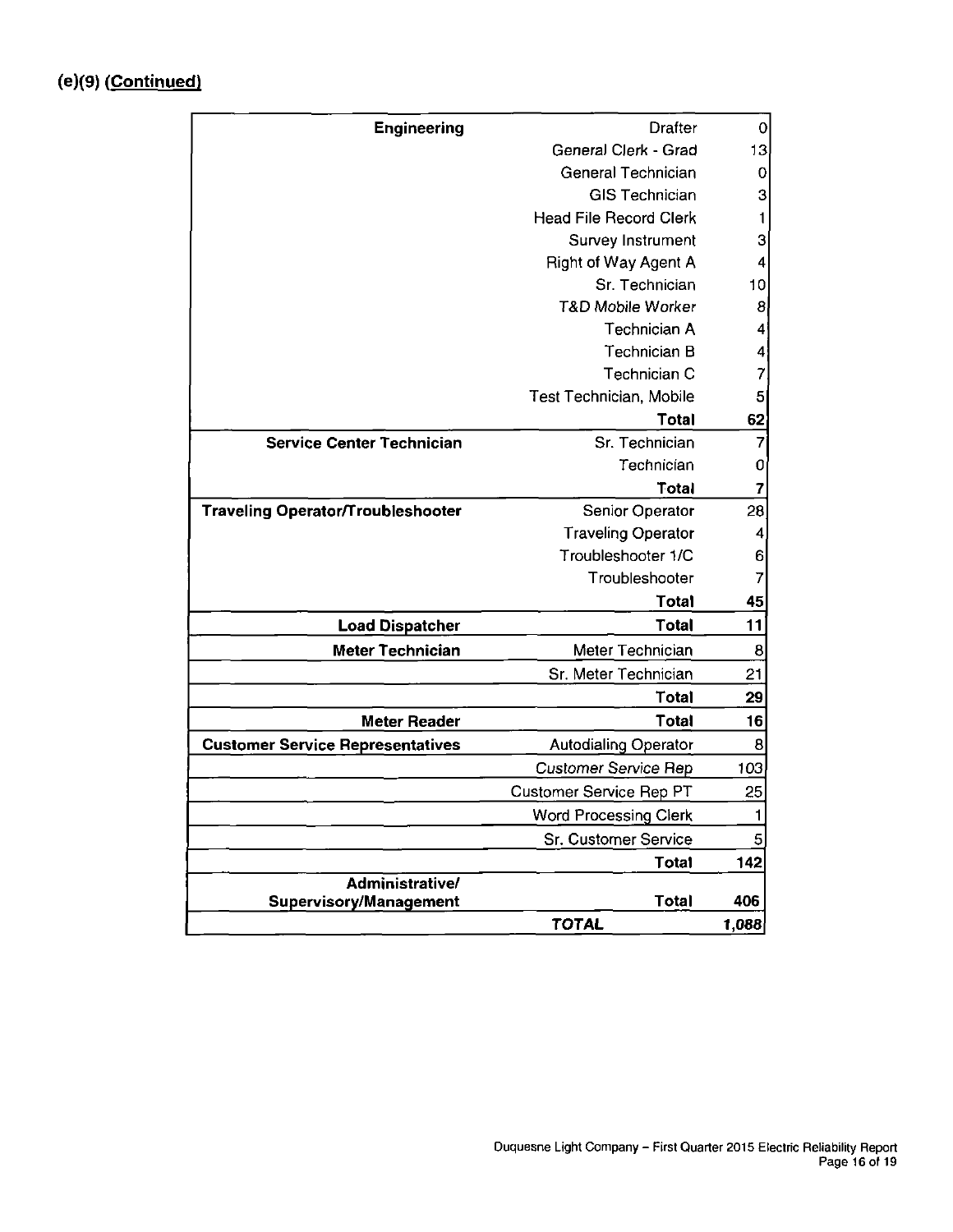# **(e)(10) Quarterly and vear-to-date information on contractor hours and dollars for transmission and distribution operation and maintenance.**

# CONFIDENTIAL INFORMATION HAS BEEN REDACTED

**(e)(11) Monthly call-out acceptance rate for transmission and distribution maintenance workers presented in terms of both the percentage of accepted call-outs and the amount of time it takes the EDC to obtain the necessary personnel. A brief description of the EDC's call-out procedure should be included when appropriate.** 

| <b>Month</b> | Accepts | <b>Refusals</b> | <b>Total</b> | Percentage |
|--------------|---------|-----------------|--------------|------------|
| January      | 226     | 206             | 432          | 52%        |
| February     | 199     | 211             | 410          | 49%        |
| March        | 220     | 224             | 444          | 50%        |

### **Call-Out Acceptance Rate - 1st Quarter 2015**

# **Amount of Time it Takes to Obtain the Necessary Personnel - 1st Quarter 2015**

| Month           | <b>Total</b><br><b>Callout</b><br><b>Events</b> | <b>Necessary</b><br><b>Personnel</b><br><b>Accepting</b> | <b>Average</b><br><b>Minutes:Seconds per</b><br><b>Callout Event</b> | <b>Average</b><br>Minutes:Seconds per<br><b>Individual called</b> |
|-----------------|-------------------------------------------------|----------------------------------------------------------|----------------------------------------------------------------------|-------------------------------------------------------------------|
| <b>January</b>  | 94                                              | 229                                                      | 3:19                                                                 | 1:16                                                              |
| <b>February</b> | 66                                              | 200                                                      | 4:14                                                                 | 1:20                                                              |
| <b>March</b>    | 81                                              | 223                                                      | 3:30                                                                 | 1:17                                                              |
| <b>2015 YTD</b> | 241                                             | 652                                                      | 3:38                                                                 | 1:17                                                              |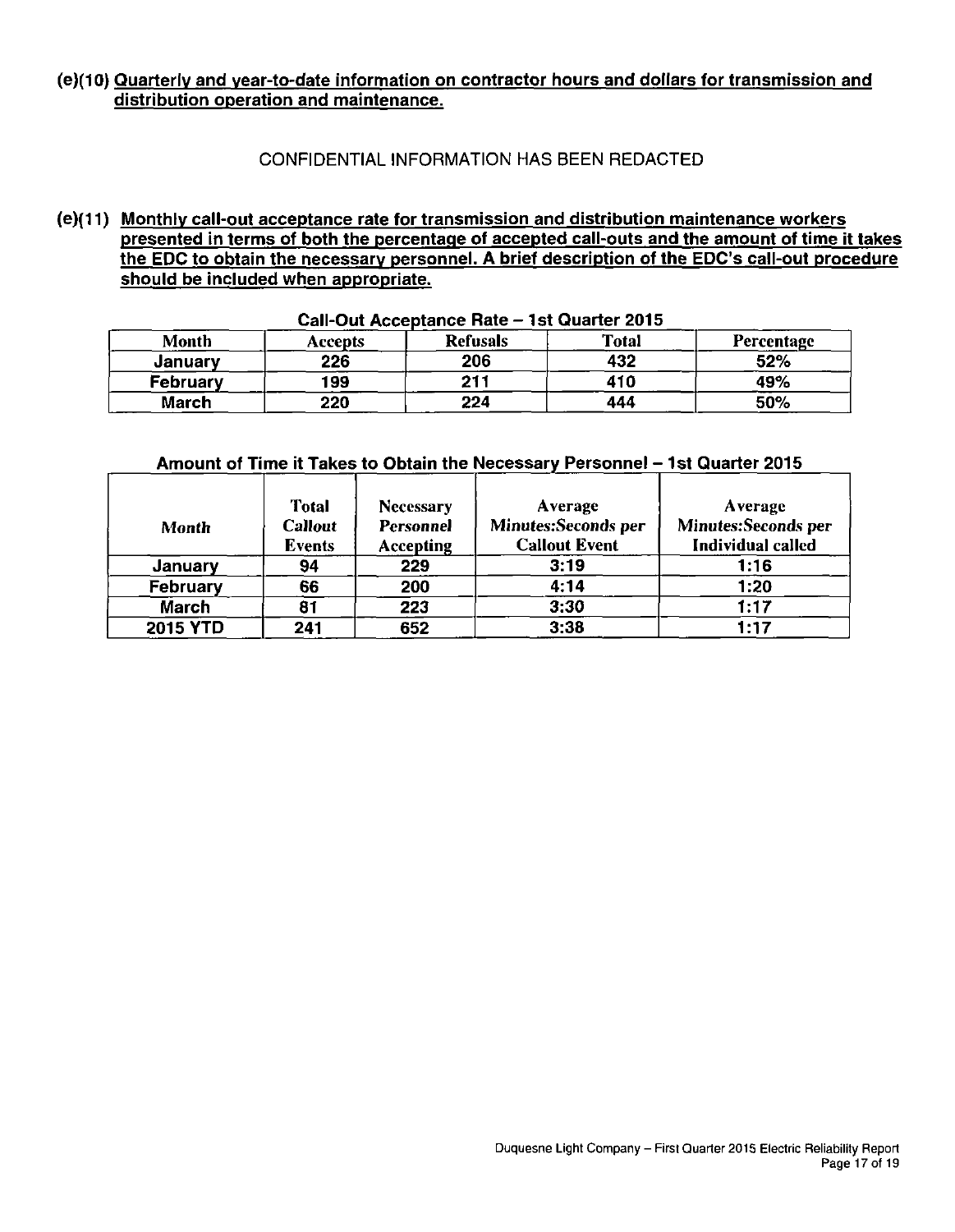# **RECEIVED**

# **ATTACHMENT A**

 $\sim$ 

 $MAY - 12015$ 

PA PUBLIC UTILITY COMMISSION

# (e)(3) Rolling 12-month reliability index values (SAIFI, CAIDI, SAIDI, and if available, MAFf<sup>y</sup>Sht<sup>o</sup>other bent information such as **customers served, number of interruptions, customer minutes interrupted, number of lockouts, and so forth, for the worst performing 5% of the circuits in the system.**

| <b>Circuit</b> | <b>Name</b>         | <b>Service</b><br><b>Center</b> | <b>Device</b>        | Lockouts | <b>Connected</b><br><b>KVA</b> | Last<br>Outage | <b>Total KVA-</b><br><b>Minutes</b> | <b>Total KVA</b><br><b>Interrupted</b> | <b>SAIDI</b> | <b>SAIFI</b> | <b>CAIDI</b> |
|----------------|---------------------|---------------------------------|----------------------|----------|--------------------------------|----------------|-------------------------------------|----------------------------------------|--------------|--------------|--------------|
| 4478           | Hiawatha            | Preble                          | Loss of supply       | 5        | 5.684                          | 03/18/15       | 676,396                             | 22,736                                 | 119          | 4.00         | 30           |
| 4285           | Verona              | Penn Hills                      | BKR + Loss of Supply | 5        | 2,746                          | 02/03/15       | 642,564                             | 13,730                                 | 234          | 5.00         | 47           |
| 4283           | Oakmont             | Penn Hills                      | BKR + Loss of Supply | 5        | 2,679                          | 02/03/15       | 626,886                             | 13,395                                 | 234          | 5.00         | 47           |
| 4308           | East End            | Penn Hills                      | <b>BKR</b>           | 4        | 2,236                          | 03/20/15       | 1,918,859                           | 10,307                                 | 858          | 4.61         | 186          |
| 23890          | Carrick             | Preble                          | <b>BKR</b>           | 4        | 24,616                         | 02/02/15       | 3,450,071                           | 21,893                                 | 140          | 0.89         | 158          |
| 4237           | West End            | Preble                          | <b>BKR</b>           | 4        | 3,294                          | 12/15/14       | 725,390                             | 13,276                                 | 220          | 4.03         | 55           |
| 23770          | <b>Traverse Run</b> | Raccoon                         | <b>WR590</b>         | 4        | 19,469                         | 12/06/14       | 9,459,515                           | 66,727                                 | 486          | 3.43         | 142          |
| 23661          | Crescent            | Raccoon                         | R100                 | 4        | 27,415                         | 12/22/14       | 3,456,863                           | 17,272                                 | 126          | 0.63         | 200          |
| 4420           | Mt. Pleasant        | Preble                          | <b>BKR</b>           | 4        | 2,261                          | 11/24/14       | 1,909,791                           | 10,499                                 | 845          | 4.64         | 182          |
| 4852           | Conway              | Raccoon                         | BKR + Loss of Supply | 4        | 1.754                          | 11/24/14       | 1,279,003                           | 9,657                                  | 729          | 5.51         | 132          |
| 23695          | Brunot Is.          | Preble                          | EA301                | 4        | 23,890                         | 08/26/14       | 4,216,492                           | 48,080                                 | 176          | 2.01         | 88           |
| 23701          | North               | Edison                          | <b>BKR</b>           | 3        | 16740                          | 11/21/14       | 5,341,510                           | 84,450                                 | 319          | 5.04         | 63           |
| 23706          | North               | Edison                          | <b>WA832</b>         | 3        | 21,782                         | 11/29/14       | 3,252,588                           | 13,237                                 | 149          | 0.61         | 246          |
| 23869          | Wildwood            | Edison                          | R <sub>100</sub>     | 3        | 18,745                         | 12/24/14       | 6,198,748                           | 42,131                                 | 331          | 2.25         | 147          |
| 23675          | Montour             | Preble                          | <b>BKR</b>           | 3        | 24,286                         | 12/05/14       | 3,414,195                           | 38,204                                 | 141          | 1.57         | 89           |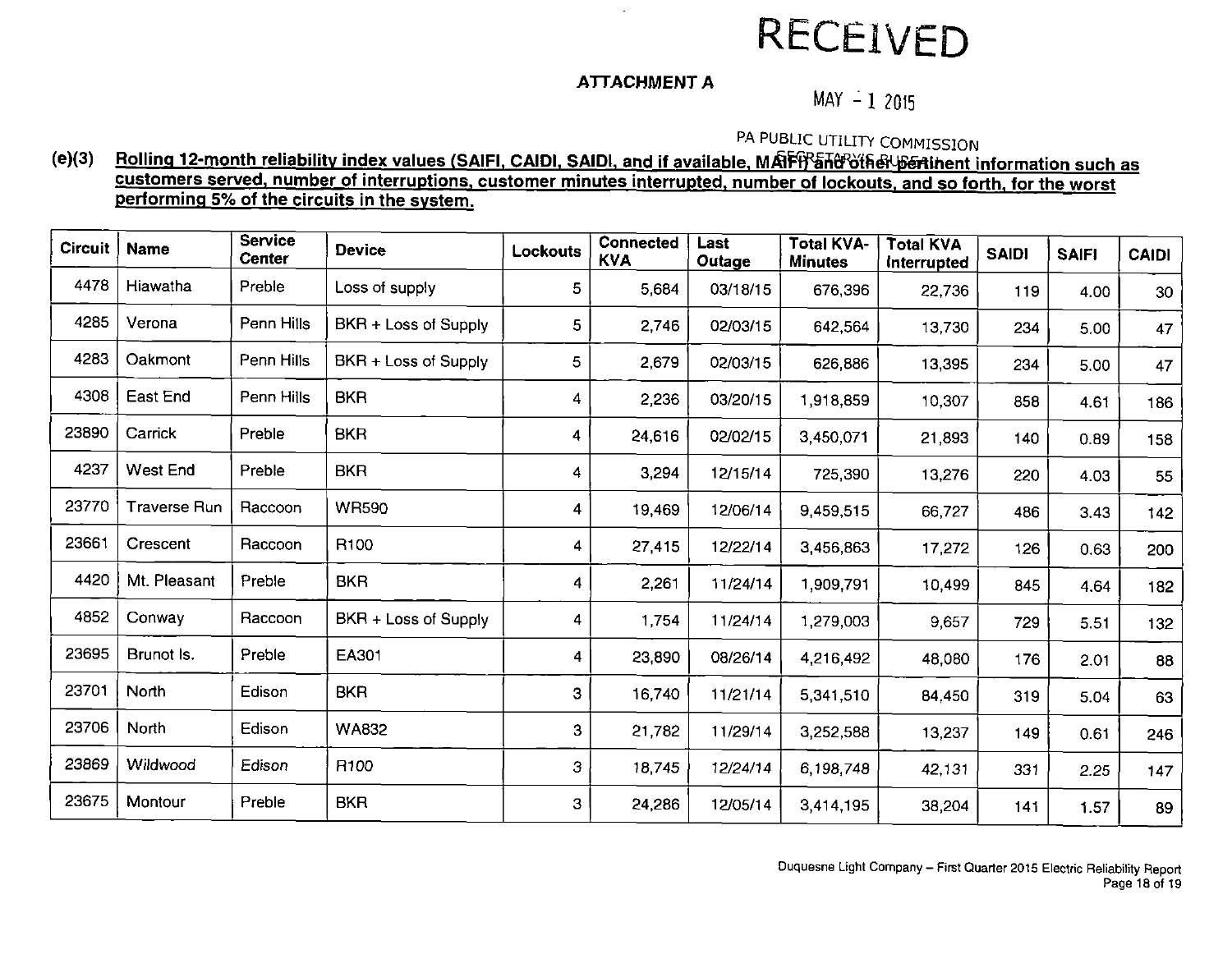| <b>Circuit</b> | <b>Name</b>       | <b>Service</b><br><b>Center</b> | <b>Device</b>        | Lockouts | Connected<br><b>KVA</b> | Last<br>Outage | <b>Total KVA-</b><br><b>Minutes</b> | Total KVA<br>Interrupted | <b>SAIDI</b> | <b>SAIFI</b> | <b>CAIDI</b> |
|----------------|-------------------|---------------------------------|----------------------|----------|-------------------------|----------------|-------------------------------------|--------------------------|--------------|--------------|--------------|
| 23698          | Brunot Is.        | Preble                          | <b>WA209</b>         | 3        | 21,983                  | 12/01/14       | 4,056,240                           | 39,179                   | 185          | 1.78         | 104          |
| 23681          | Woodville         | Preble                          | ER198/EA259          | 3        | 30,731                  | 11/24/14       | 6,678,070                           | 42,072                   | 217          | 1.37         | 159          |
| 23710          | <b>Pine Creek</b> | Edison                          | <b>WR383</b>         | 3        | 32,810                  | 11/24/14       | 4,940,947                           | 36,042                   | 151          | 1.10         | 137          |
| 4382           | Crafton           | Preble                          | R <sub>140</sub>     | з        | 3,719                   | 07/01/14       | 461,251                             | 3,333                    | 124          | 0.90         | 138          |
| 23713          | <b>Pine Creek</b> | Edison                          | <b>WA446</b>         | з        | 27,660                  | 06/19/14       | 6,929,247                           | 26,814                   | 251          | 0.97         | 258          |
| 4622           | Ardmore           | Penn Hills                      | BKR + Loss of Supply | 3        | 3.641                   | 05/27/14       | 55,790                              | 3,666                    | 15           | 1.01         | 15           |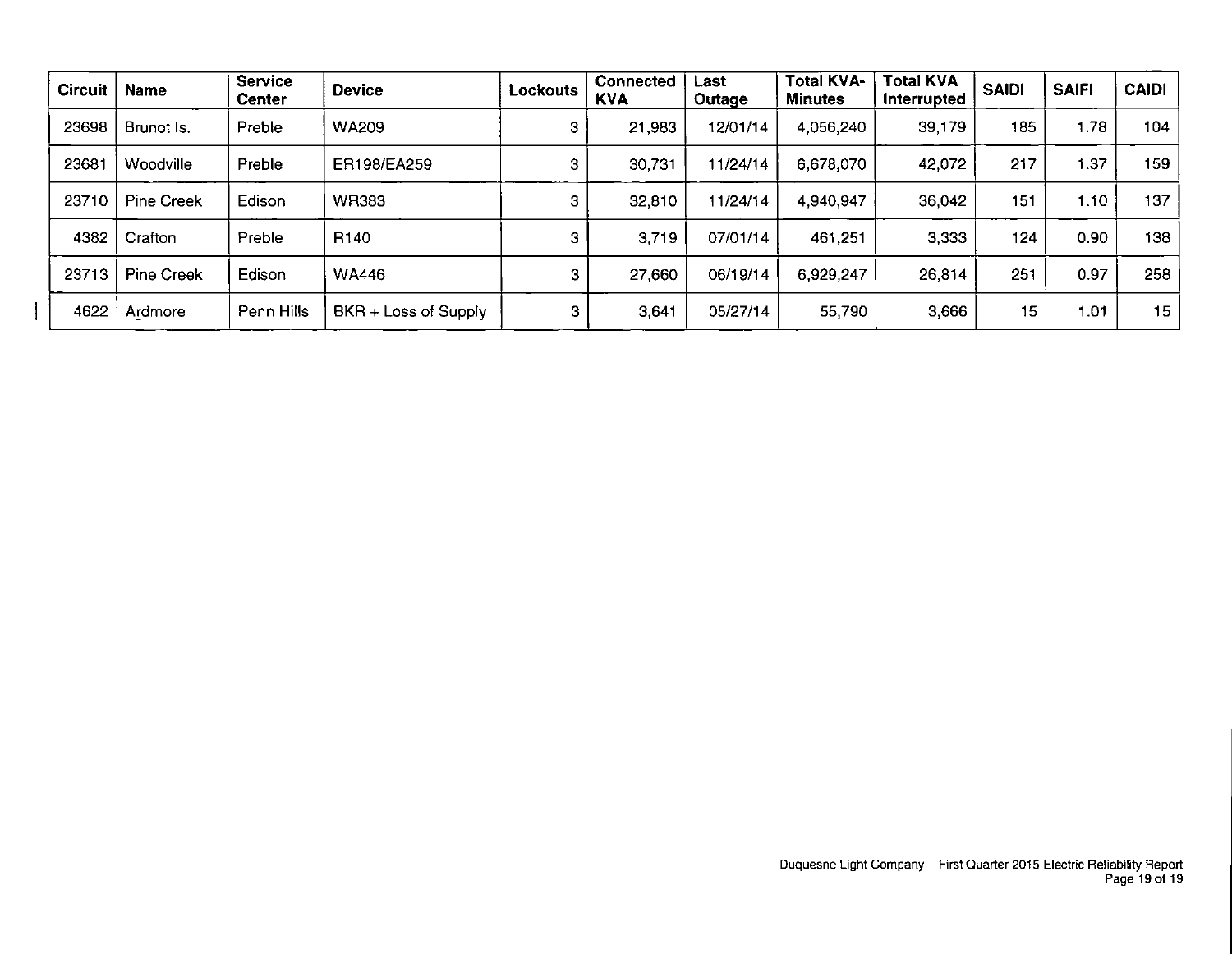# **DUQUESNE LIGHT COMPANY REASONS FOR MODIFYING ITS BIENNIAL INSPECTION, MAINTENANCE, REPAIR AND REPLACEMENT PLAN AND ALTERNATIVE REQUEST FOR WAIVER IF THE REVISIONS ARE NOT APPROVED**

### **I. INTRODUCTION**

Pursuant lo 52 Pa. Code § 57.198(1), Duquesne Light Company ("Duquesne Light" or the "Company") requests that the Pennsylvania Public Utility Commission ("Commission") approve revisions to the Company's Biennial Inspection, Maintenance, Repair and Replacement Plan ("Inspection and Maintenance Plan" or "Plan"). Under 52 Pa. Code § 57.198(1), if an electric distribution company ("EDC") seeks to amend its Inspection and Maintenance Plan, the EDC is required to submit an Addendum to its quarterly reliability report which contains the revisions to the EDC's Inspection and Maintenance Plan, along with an explanation of the reasons for the revisions. Below, Duquesne Light explains the revisions to its current Plan and the reasons why such revisions are appropriate.

### **H. PROPOSED REVISIONS**

The Company proposes three revisions to its Inspection and Maintenance Plan. The proposed revisions relate to the Company's inspection benchmarks.<sup>1</sup> The Company proposes to revise the number of planned substation inspections due to decreases in substation assets.<sup>2</sup> The Company also proposes to revise the pole inspections numbers as the number of poles has increased. Finally, the Company proposes to reduce the number of circuits referenced in the Plan as a result of a decrease in the number of circuits. The original targets and proposed revisions are shown below.

<sup>&</sup>lt;sup>1</sup> The inspection benchmarks affected are (1) pole inspections, by number of poles; (2) distribution overhead line inspection, by number of circuits; (3) distribution transformer inspections, by number of circuits; (4) recloser inspections, by number of circuits; and (5) substation inspections, by number of substations.

 $2$  The Company has modified both the 2014 and 2015 inspection numbers.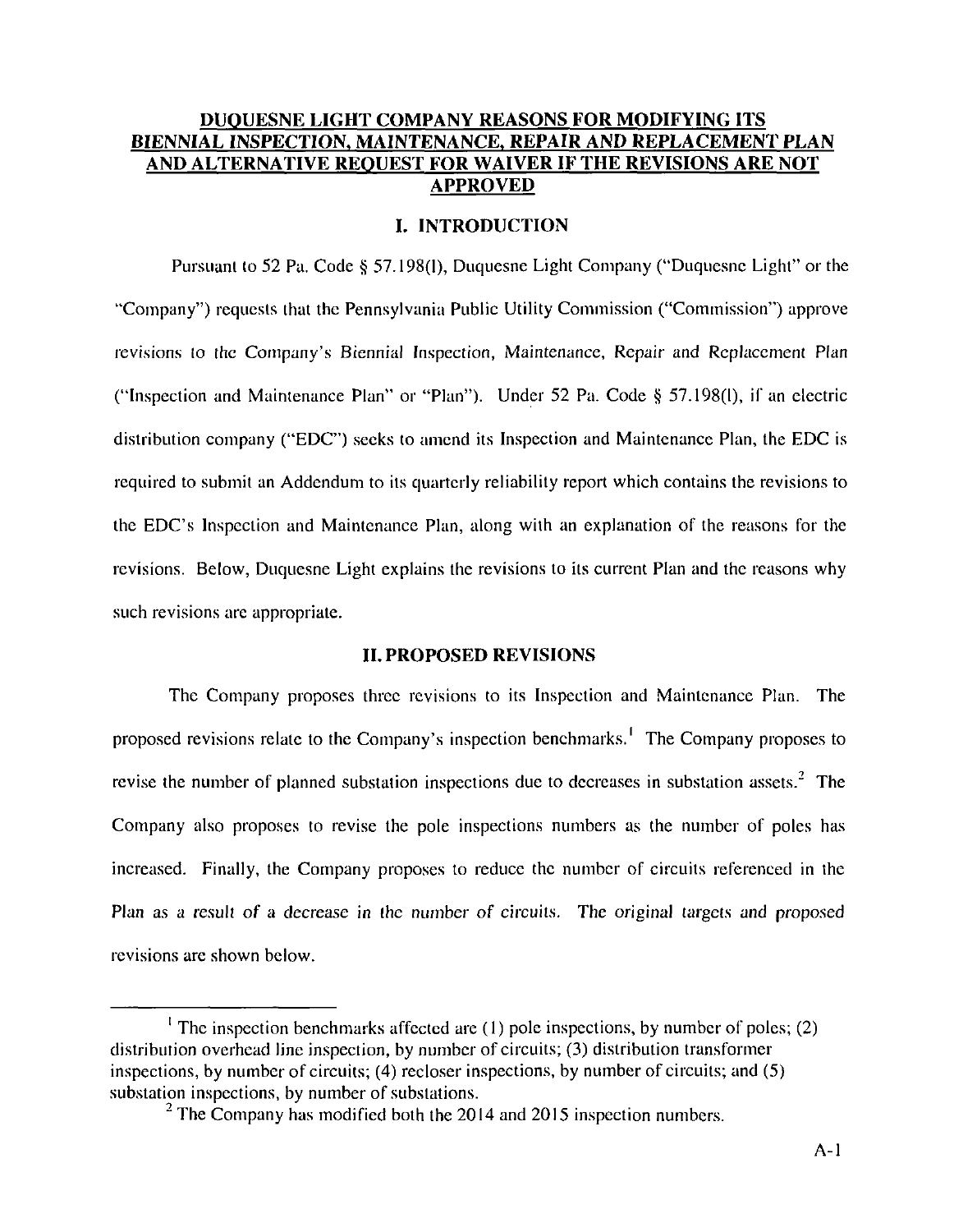# **Pole Inspections - As Originally Filed**

| <b>Inspection Plan</b>                                            | <b>Pole Inspections Planned</b><br>(Number of Poles) |        |  |  |
|-------------------------------------------------------------------|------------------------------------------------------|--------|--|--|
|                                                                   | 2014                                                 | 2015   |  |  |
| <b>Duquesne Light Company</b><br>Total Number of Poles is 215,257 | 17,689                                               | 17,689 |  |  |

# **Pole Inspections - Revised**

| <b>Inspection Plan</b>                                                            | <b>Pole Inspections Planned</b><br>(Number of Poles) |        |  |  |
|-----------------------------------------------------------------------------------|------------------------------------------------------|--------|--|--|
|                                                                                   | 2014                                                 | 2015   |  |  |
| <b>Duquesne Light Company</b><br><b>Total Number of Poles is</b><br>215.351(2015) | 17.689                                               | 17,945 |  |  |

# **Distribution Overhead Line Inspections - As Originally Filed**

| Inspection Plan                                       | <b>Overhead Line Inspections Planned</b><br>(Number of Circuits) |      |  |  |  |
|-------------------------------------------------------|------------------------------------------------------------------|------|--|--|--|
|                                                       | 2014                                                             | 2015 |  |  |  |
| <b>Duquesne Light Company</b><br>Total Circuits (650) | 133                                                              | 133  |  |  |  |

# **Distribution Overhead Line Inspections - Revised**

| <b>Inspection Plan</b>                                              | <b>Overhead Line Inspections Planned</b><br>(Number of Circuits) |      |  |  |  |
|---------------------------------------------------------------------|------------------------------------------------------------------|------|--|--|--|
|                                                                     | 2014                                                             | 2015 |  |  |  |
| <b>Duquesne Light Company</b><br><b>Total Circuits (647) (2015)</b> | 133                                                              | 130  |  |  |  |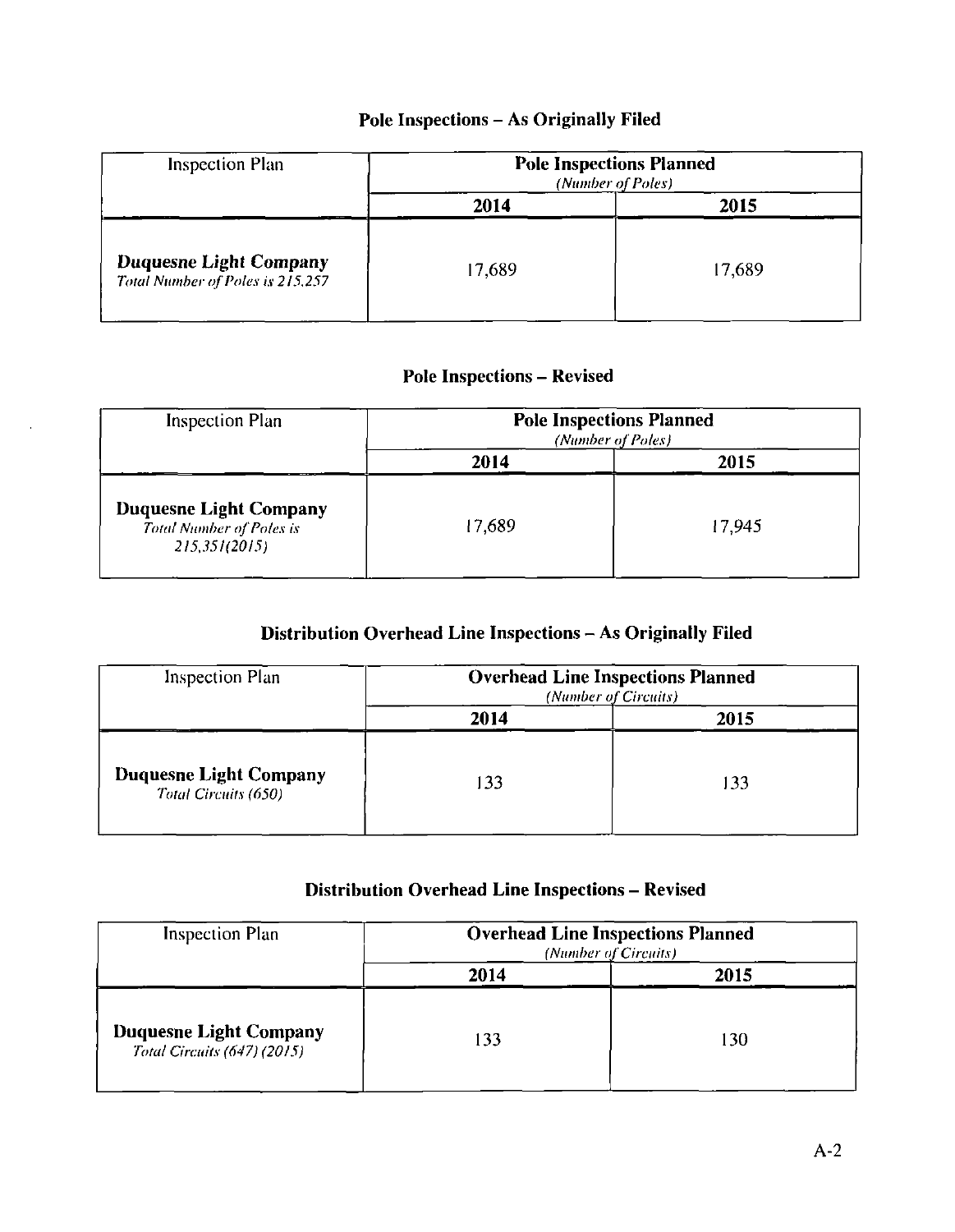| <b>Inspection Plan</b>                                   | <b>Type</b>                                                                          | <b>Transformer Inspections</b><br><b>Planned by Circuit</b><br>(Number of Circuits inspected) |      |
|----------------------------------------------------------|--------------------------------------------------------------------------------------|-----------------------------------------------------------------------------------------------|------|
|                                                          |                                                                                      | 2014                                                                                          | 2015 |
| Duquesne Light<br><b>Company</b><br>Total Circuits (650) | <b>Overhead Transformers</b><br>(5-year cycle by circuit)                            | 133                                                                                           | 133  |
|                                                          | Pad-mounted and Below-Ground<br><b>Transformers</b><br>$(8 - Year$ Cycle by circuit) | 83                                                                                            | 83   |

# **Distribution Transformer Inspections - As Originally Filed**

# **Distribution Transformer Inspections - Revised**

| <b>Inspection Plan</b>           | <b>Type</b>                                                                      |      | <b>Transformer Inspections</b><br><b>Planned by Circuit</b><br>(Number of Circuits inspected) |  |
|----------------------------------|----------------------------------------------------------------------------------|------|-----------------------------------------------------------------------------------------------|--|
|                                  |                                                                                  | 2014 | 2015                                                                                          |  |
| <b>Duquesne Light</b><br>Company | <b>Overhead Transformers</b><br>(5-year cycle by circuit)                        | 133  | 130                                                                                           |  |
| Total Circuits (647)<br>(2015)   | Pad-mounted and Below-Ground<br><b>Transformers</b><br>(8-Year Cycle by circuit) | 83   | 81                                                                                            |  |

# **Recloser Inspections - As Originally Filed**

| <b>Inspection Plan</b>                                | <b>Recloser Inspections Planned</b><br>(Number of Circuits) |      |
|-------------------------------------------------------|-------------------------------------------------------------|------|
|                                                       | 2014                                                        | 2015 |
| <b>Duquesne Light Company</b><br>Total Circuits (650) | $\overline{33}$                                             | 133  |

# **Recloser Inspections - Revised**

| Inspection Plan                                              | <b>Recloser Inspections Planned</b><br>(Number of Circuits) |      |
|--------------------------------------------------------------|-------------------------------------------------------------|------|
|                                                              | 2014                                                        | 2015 |
| <b>Duquesne Light Company</b><br>Total Circuits (647) (2015) | 133                                                         | 30   |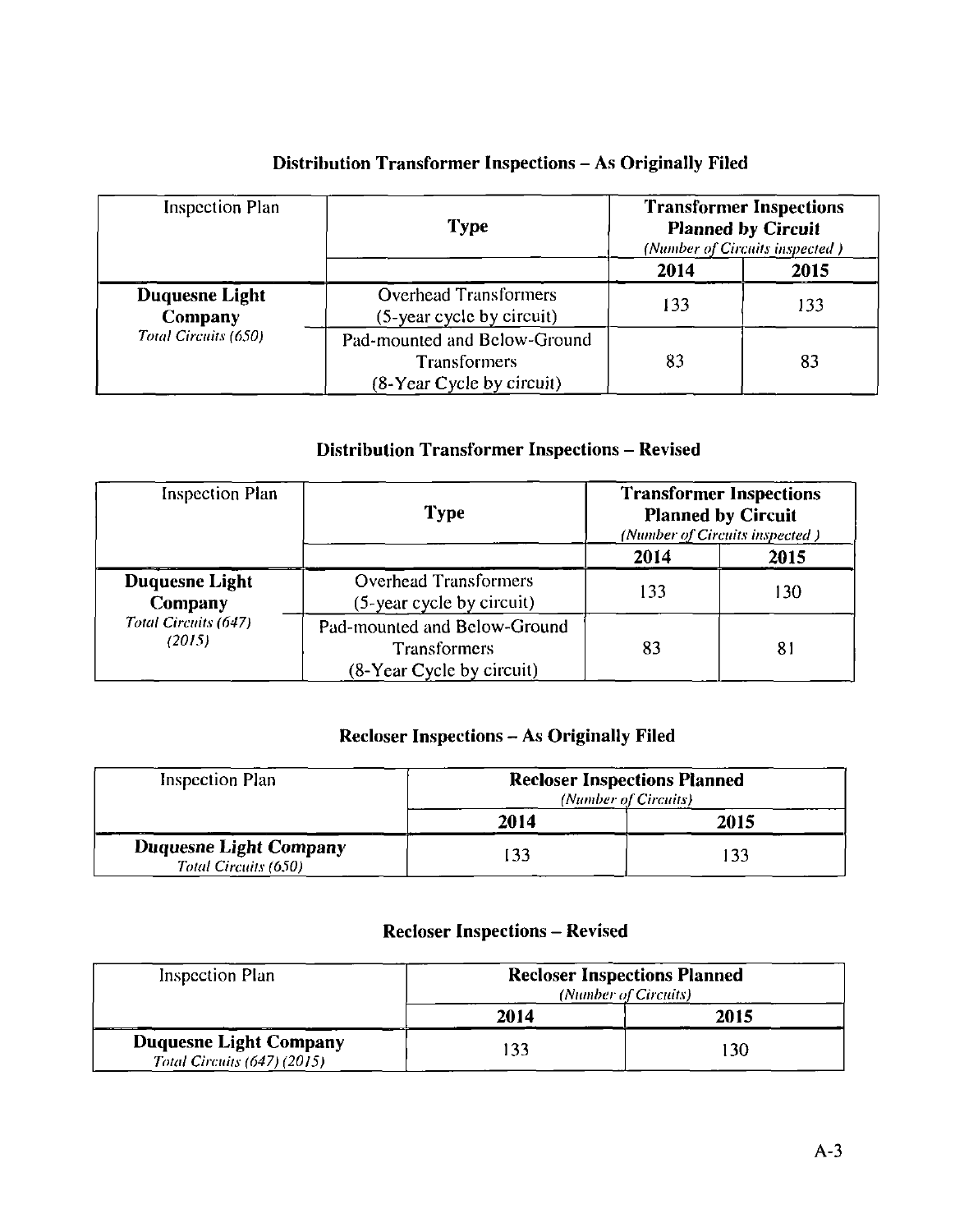| Inspection Plan                                              | <b>Substation Inspections Planned</b><br>(Number of Company Stations)<br>(x 12 times annually) |      |
|--------------------------------------------------------------|------------------------------------------------------------------------------------------------|------|
|                                                              | 2014                                                                                           | 2015 |
| <b>Duquesne Light Company</b><br><b>Total Stations (175)</b> | 175                                                                                            | 175  |

# **Substation Inspections - As Originally Filed**

# **Substation Inspections - Revised**

| Inspection Plan                                                     | <b>Substation Inspections Planned</b><br>(Number of Company Stations)<br>(x 12 times annually) |      |
|---------------------------------------------------------------------|------------------------------------------------------------------------------------------------|------|
|                                                                     | 2014                                                                                           | 2015 |
| <b>Duquesne Light Company</b><br><b>Total Stations (172) (2015)</b> | 73                                                                                             | 172  |

In summary, the Company's proposed revisions to its 2014-2015 Inspection and Maintenance Plan should be approved because they are based upon changes in the Company's assets and not a change in its inspection practices. In addition, the justifications included in the 2014-2015 Plan remain the same since the Company is not changing its inspection practices. Thus, the Company requests approval to modify its 2014-2015 Plan and for the Commission to maintain the waivers in connection with such Plan.